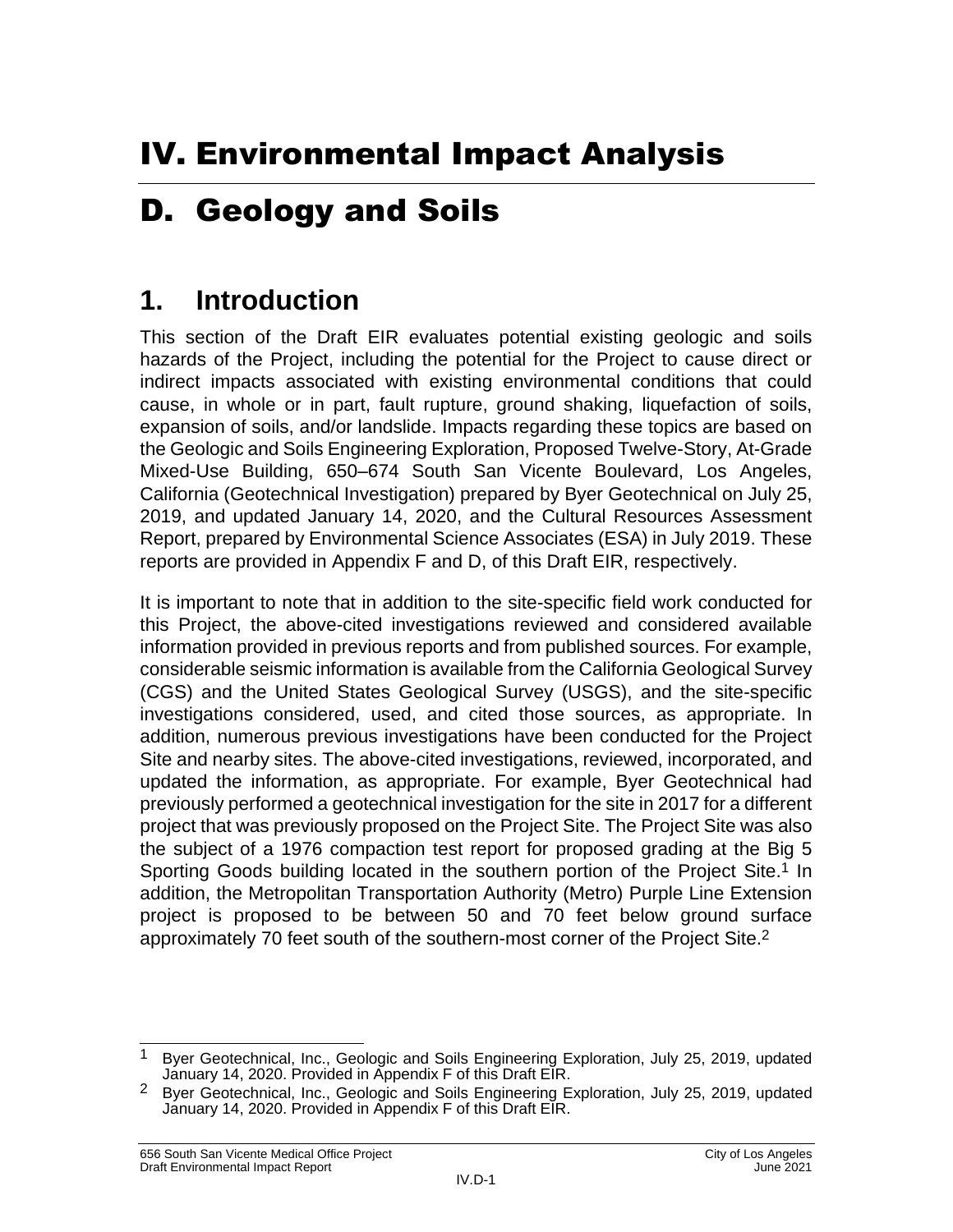# **2. Environmental Setting**

# **a) Regulatory Framework**

Federal, state, and local regulations pertaining to geology and soils include the following:

- Earthquake Hazards Reduction Act
- National Pollutant Discharge Elimination System
- Paleontological Resources Preservation Act
- Society of Vertebrate Paleontology Standard Guidelines
- Alquist-Priolo Earthquake Fault Zoning Act
- Seismic Hazards Mapping Act
- California Coastal Management Program
- California Building Code
- California Division of Oil, Gas, and Geothermal Resources
- California Penal Code Section 622.5
- California Public Resources Code Section 5097.5
- City of Los Angeles General Plan Safety Element
- City of Los Angeles Conservation Element
- Hillside Construction Regulation
- City of Los Angeles Municipal Code
	- (1) Federal

## *(a) Earthquake Hazards Reduction Act*

The Earthquake Hazards Reduction Act was enacted in 1977 to "reduce the risks to life and property from future earthquakes in the United States through the establishment and maintenance of an effective earthquake hazards and reduction program." To accomplish this, the Act established the National Earthquake Hazards Reduction Program (NEHRP). This program was substantially amended by the Earthquake Hazards Reduction Program Reauthorization Act of 2004 (Public Law 108-360).

NEHRP's mission includes improved understanding, characterization, and prediction of hazards and vulnerabilities; improvement of building codes and land use practices; risk reduction through post-earthquake investigations and education; development and improvement of design and construction techniques; improvement of mitigation capacity; and accelerated application of research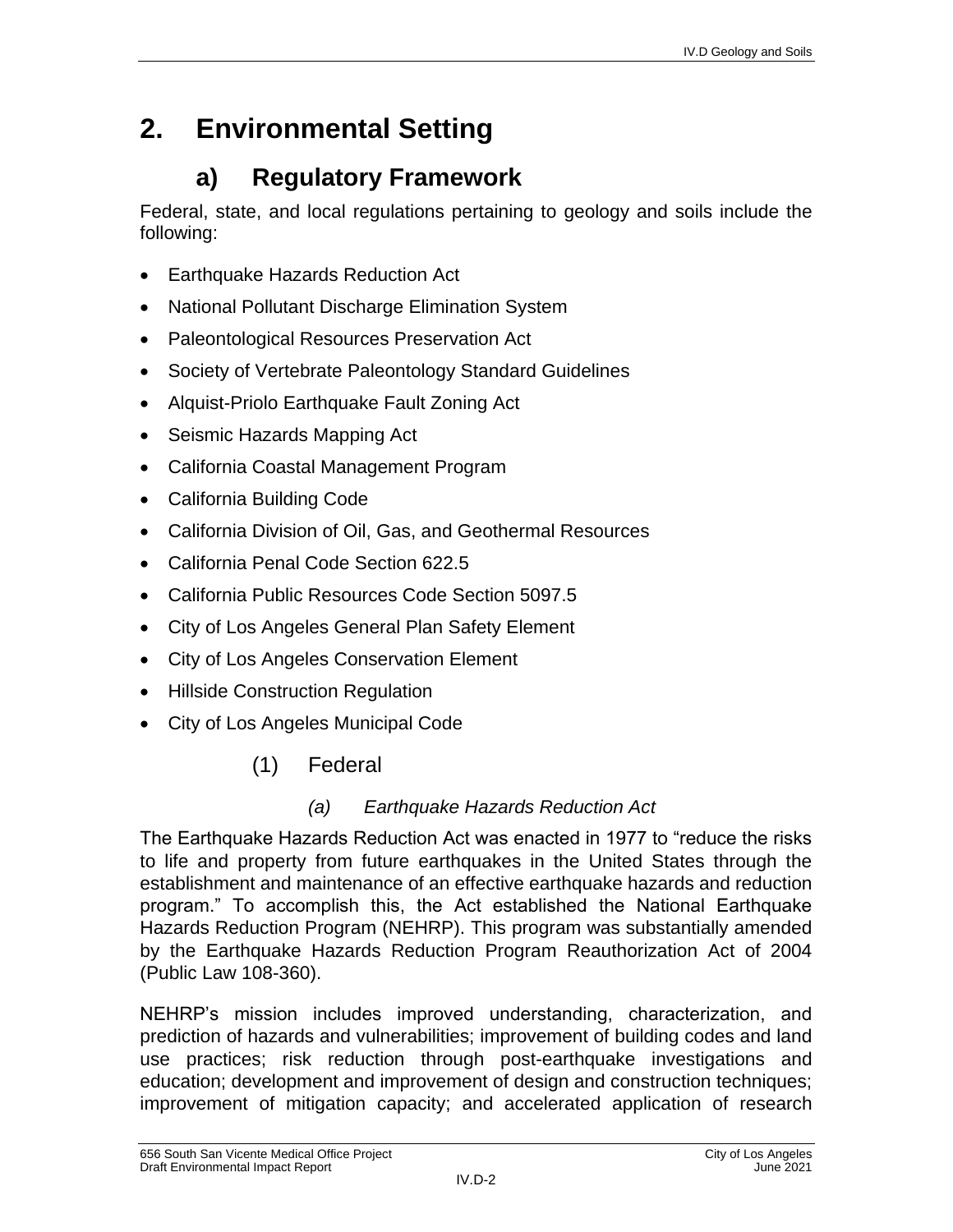results. The NEHRP designates the Federal Emergency Management Agency (FEMA) as the lead agency of the program and assigns it several planning, coordinating, and reporting responsibilities. Programs under NEHRP help inform and guide local planning and building code requirements such as emergency evacuation responsibilities and seismic code standards such as those to which a proposed project would be required to adhere.

### *(b) National Pollutant Discharge Elimination System*

The National Pollutant Discharge Elimination System (NPDES) Program has been responsible for substantial improvements to our nation's and state's water quality since 1972. The NPDES permit sets erosion control standards and requires implementation of nonpoint source control of surface drainage through the application of several Best Management Practices (BMPs). NPDES permits are required by Section 402 of the Clean Water Act.3

### *(c) Paleontological Resources Preservation Act*

The Paleontological Resources Preservation Act (PRPA) was signed into law in 2009. It directs the Department of Agriculture and the Department of the Interior to implement comprehensive paleontological resource management programs on federal lands. The PRPA protects scientifically significant fossils on federal lands and provides a permitting system where researchers can collect and study scientifically significant fossils which will remain in the public trust. The act also allows for the collection of common plant and invertebrate fossils for personal, noncommercial use on federal lands.4 The PRPA requires the Secretaries of the Interior and Agriculture to manage and protect paleontological resources on federal land. The PRPA furthers the protection of fossils on federal lands by criminalizing the unauthorized removal of fossils.

#### *(d) Society of Vertebrate Paleontology Standard Guidelines*

The Society of Vertebrate Paleontology (SVP) has established standard guidelines5 that outline professional protocols and practices for conducting paleontological resource assessments and surveys, monitoring and mitigation, data and fossil recovery, sampling procedures, and specimen preparation, identification, analysis, and curation. The Paleontological Resources Preservation Act (PRPA) of 2009 calls for uniform policies and standards that apply to fossils on all federal public lands. All federal land management agencies are required to

 $3<sup>1</sup>$ United States Environmental Protection Agency, Section 404 of the Clean Water Act, [https://www.epa.gov/cwa-404/clean-water-act-section-402-national-pollutant-discharge](https://www.epa.gov/cwa-404/clean-water-act-section-402-national-pollutant-discharge-elimination-system)[elimination-system,](https://www.epa.gov/cwa-404/clean-water-act-section-402-national-pollutant-discharge-elimination-system) accessed November 6, 2020.

<sup>4</sup> United States Department of the Interior, National Park Service, Paleontological Resources Preservation Act.

<sup>5</sup> Society of Vertebrate Paleontology (SVP), Standard procedures for the assessment and mitigation of adverse impacts to paleontological resources, 2010.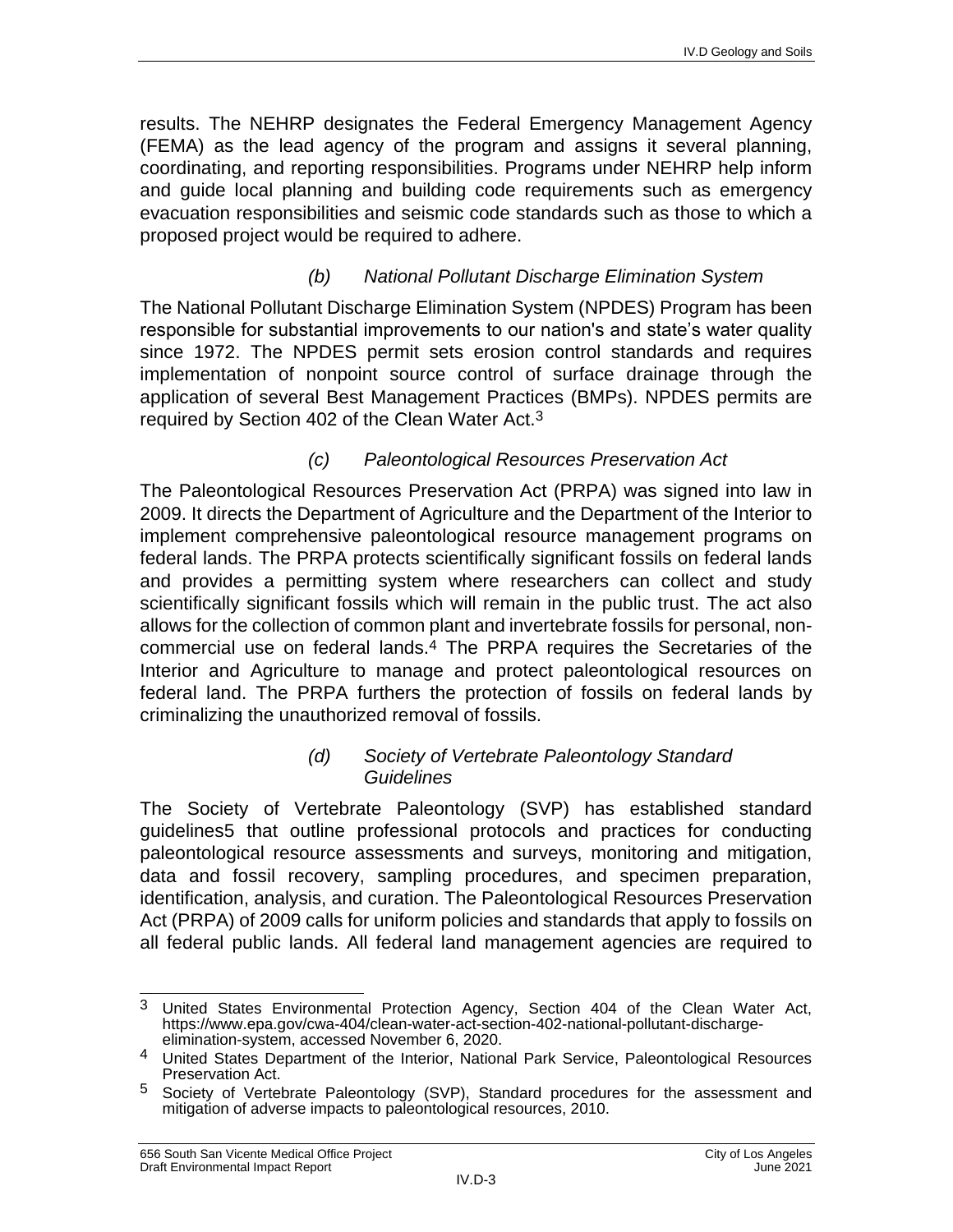develop regulations that satisfy the stipulations of the PRPA. As defined by the SVP, significant nonrenewable paleontological resources are:<sup>6</sup>

*Fossils and fossiliferous deposits here are restricted to vertebrate fossils and their taphonomic and associated environmental indicators. This definition excludes invertebrate or paleobotanical fossils except when present within a given vertebrate assemblage. Certain invertebrate and plant fossils may be defined as significant by a project paleontologist, local paleontologist, specialists, or special interest groups, or by lead agencies or local governments.*

As defined by the SVP, significant fossiliferous deposits are:<sup>7</sup>

*A rock unit or formation which contains significant nonrenewable paleontologic resources, here defined as comprising one or more identifiable vertebrate fossils, large or small, and any associated invertebrate and plant fossils, traces, and other data that provide taphonomic, taxonomic, phylogenetic, ecologic, and stratigraphic information (ichnites and trace fossils generated by vertebrate animals, e.g., trackways, or nests and middens which provide datable material and climatic information). Paleontologic resources are considered to be older than recorded history and/or older than 5,000 years BP [before present].*

Based on the significance definitions of the SVP, all identifiable vertebrate fossils are considered to have significant scientific value.<sup>8</sup> This position is adhered to because vertebrate fossils are relatively uncommon, and only rarely will a fossil locality yield a statistically significant number of specimens of the same genus. Therefore, every vertebrate fossil found has the potential to provide significant new information on the taxon it represents, its paleoenvironment, and/or its distribution. Furthermore, all geologic units in which vertebrate fossils have previously been found are considered to have high sensitivity. Identifiable plant and invertebrate fossils are considered significant if found in association with vertebrate fossils or if defined as significant by project paleontologists, specialists, or local government agencies.

 $\overline{\phantom{a}}$ <sup>6</sup> SVP, Assessment and Mitigation of Adverse Impacts to Nonrenewable Paleontologic Resources: Standard Guidelines, 1995.

<sup>7</sup> SVP, Assessment and Mitigation of Adverse Impacts to Nonrenewable Paleontologic Resources: Standard Guidelines, 1995.

<sup>8</sup> SVP, Assessment and Mitigation of Adverse Impacts to Nonrenewable Paleontologic Resources: Standard Guidelines, 1995.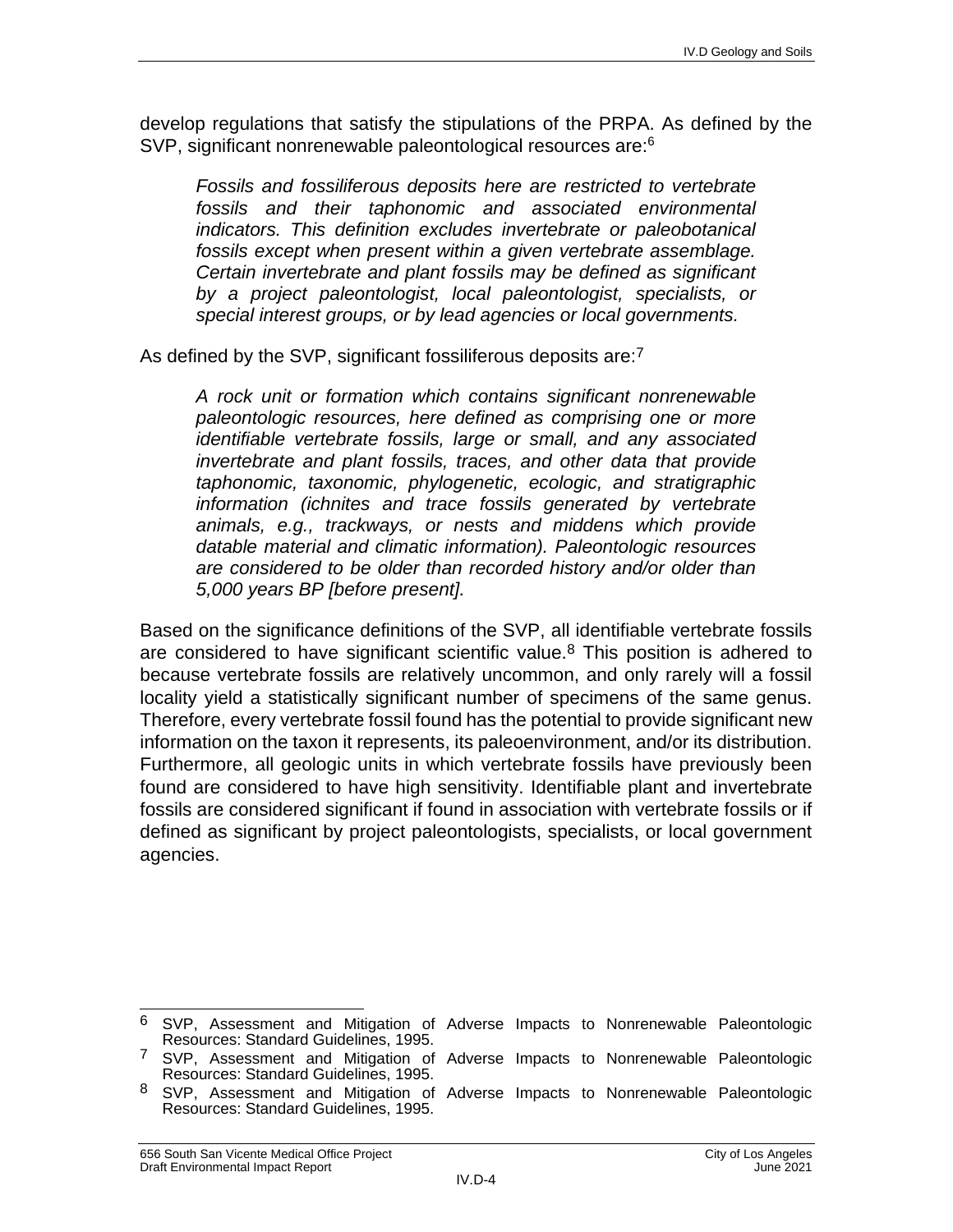## (2) State

### *(a) Alquist-Priolo Earthquake Fault Zoning Act*

Alquist-Priolo Earthquake Fault Zoning Act (formerly the Alquist-Priolo Special Studies Zone Act) was signed into law December 22, 1972 (revised in 1994) and codified into State law in the Public Resources Code as Division 2, Chapter 7.5 to address hazards from earthquake fault zones. The purpose of this law is to mitigate the hazard of surface fault rupture by regulating development near active faults. As required by the Act, the State has delineated Earthquake Fault Zones (formerly Special Studies Zones) along known active faults in California, which vary in width around the fault trace from about 200 to 500 feet on either side of the fault trace. Cities and counties affected by the zones must regulate certain development projects within the zones. The State Geologist is also required to issue appropriate maps to assist cities and counties in planning, zoning, and building regulation functions. Local agencies enforce the Alquist-Priolo Earthquake Fault Zoning Act in the development permit process, where applicable, and may be more restrictive than State law requires. According to the Alquist-Priolo Earthquake Fault Zoning Act, before a project that is within an Alquist-Priolo Earthquake Fault Zone can be permitted, cities and counties shall require a geologic investigation, prepared by a licensed geologist, to demonstrate that buildings will not be constructed across active faults. If an active fault is found, a structure for human occupancy cannot be placed over the trace of the fault and must be set back a distance to be established by a California Certified Engineering Geologist. Although setback distances may vary, a minimum 50-foot setback is typically required.

### *(b) Seismic Hazards Mapping Act*

In order to address the effects of strong ground shaking, liquefaction, landslides, and other ground failures due to seismic events, the State of California passed the Seismic Hazards Mapping Act of 1990 (Public Resources Code Sections 2690- 2699.6). Under the Seismic Hazards Mapping Act, the State Geologist is required to delineate "seismic hazard zones." Cities and counties must regulate certain development projects within these zones until the geologic and soil conditions of their project sites have been investigated and appropriate mitigation measures, if any, have been incorporated into development plans. The State Mining and Geology Board provides additional regulations and policies to assist municipalities in preparing the Safety Element of their General Plans and to encourage the adaptation of land use management policies and regulations to reduce and mitigate seismic hazards to protect public health and safety. Under Public Resources Code Section 2697, cities and counties must require, prior to the approval of a project located in a seismic hazard zone, submission of a geotechnical report defining and delineating any seismic hazard.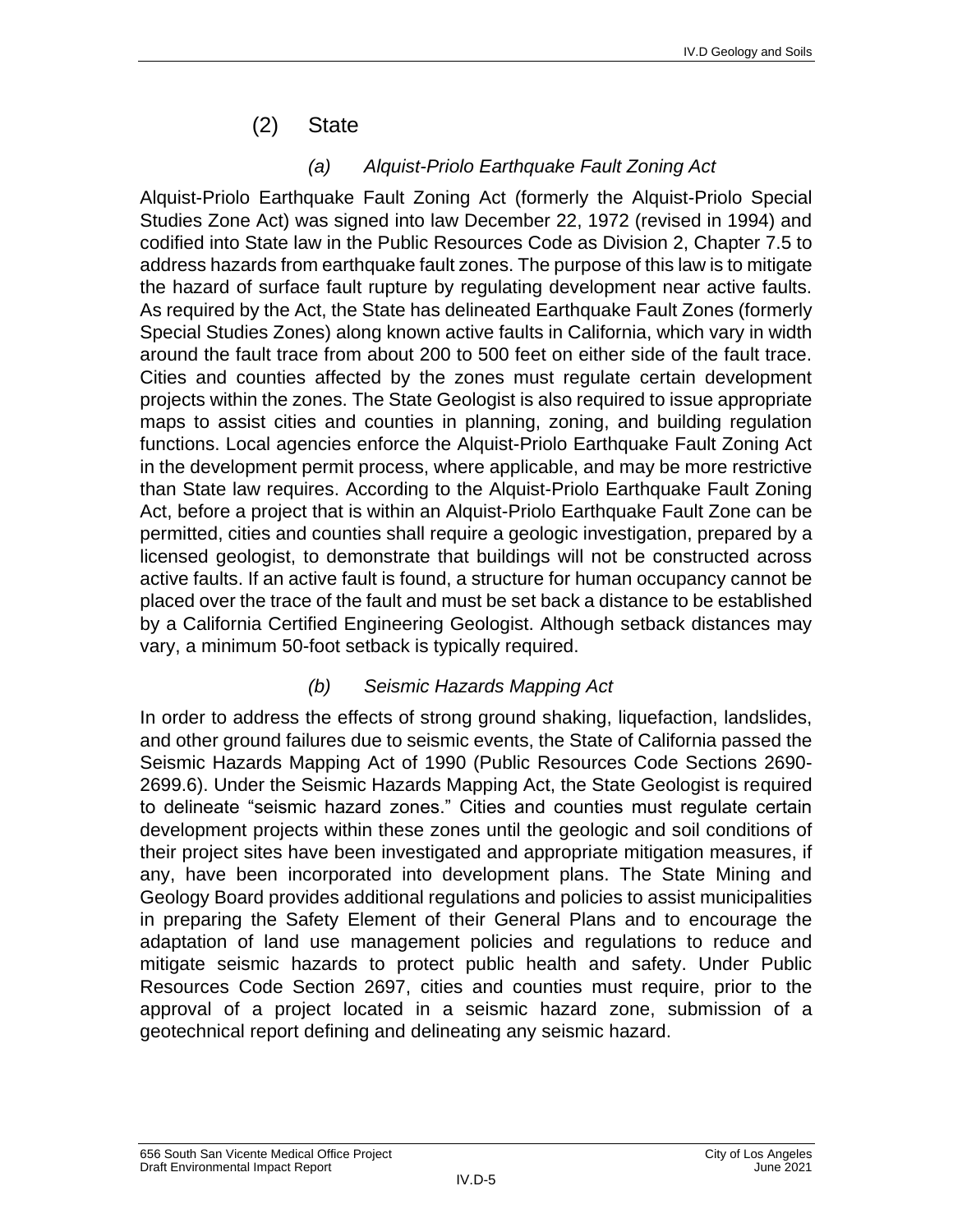### *(c) California Coastal Management Program*

The California Coastal Commission was established by voter initiative in 1972 and later made permanent by the Legislature through adoption of the [California Coastal](https://www.coastal.ca.gov/ccatc.html)  [Act of 1976.](https://www.coastal.ca.gov/ccatc.html) In partnership with coastal cities and counties, the Coastal Commission plans and regulates the use of land and water in the Coastal Zone. Development activities, which are broadly defined by the Coastal Act to include (among others) construction of buildings, divisions of land, and activities that change the intensity of use of land or public access to coastal waters, generally require a coastal permit from either the Coastal Commission or the local government. The [Coastal Act](https://www.coastal.ca.gov/ccatc.html) includes specific policies (see Division 20 of the Public Resources Code [PRC]) that address issues such as shoreline public access and recreation, lower cost visitor accommodations, terrestrial and marine habitat protection, visual resources, landform alteration, agricultural lands, commercial fisheries, industrial uses, water quality, offshore oil and gas development, transportation, development design, power plants, ports, and public works. The policies of the Coastal Act constitute the statutory standards applied to planning and regulatory decisions made by the Commission and by local governments, pursuant to the Coastal Act. PRC Section 30253 states that new development shall minimize risks to life and property in areas of high geologic, flood, and fire hazard. Development should be prevented or limited in high hazard areas whenever possible. However, where development cannot be prevented or limited, land use density, building value, and occupancy should be kept at a minimum. Coastal Zones in the City of Los Angeles are also regulated in local coastal plans under the State Local Coastal Program. Note that the [Coastal Act](https://www.coastal.ca.gov/ccatc.html) is not applicable to the Project as the Project Site is not located within a Coastal Zone.

### *(d) California Building Code*

The California Building Code (CBC), which is codified in Title 24 of the California Code of Regulations, Part 2, was promulgated to safeguard the public health, safety, and general welfare by establishing minimum standards related to structural strength, means of egress facilities, and general stability of buildings. The purpose of the CBC is to regulate and control the design, construction, quality of materials, use/occupancy, location, and maintenance of all buildings and structures within its jurisdiction. Title 24 is administered by the California Building Standards Commission, which, by law, is responsible for coordinating all building standards. Under State law, all building standards must be centralized in Title 24 or those standards are not enforceable. The provisions of the CBC apply to the construction, alteration, movement, replacement, location, and demolition of every building or structure or any appurtenances connected or attached to such buildings or structures throughout California.

The 2019 edition of the CBC is based on the 2018 International Building Code (IBC) published by the International Code Council. The code is updated triennially,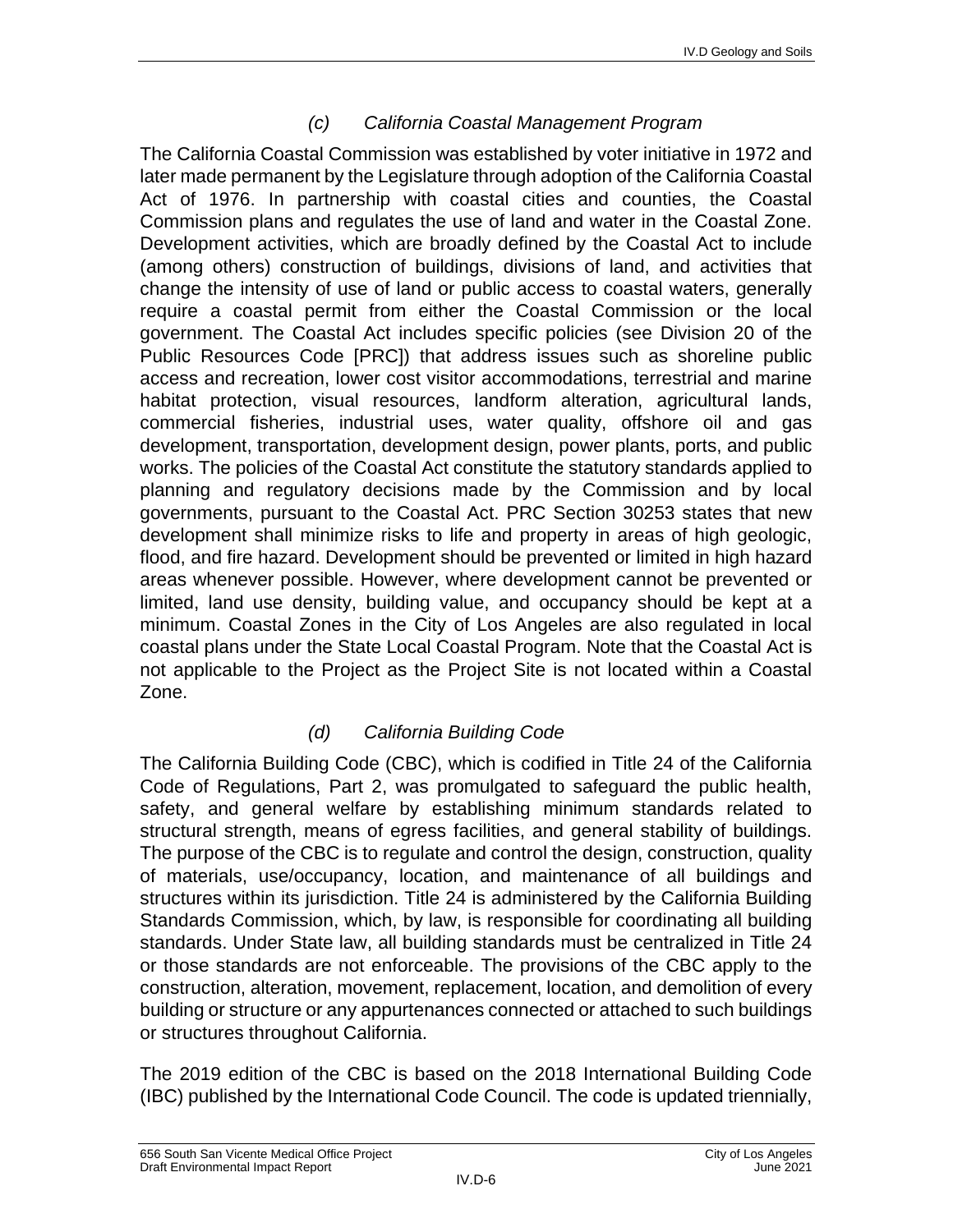and the 2019 edition of the CBC was published by the California Building Standards Commission on July 1, 2019, and became effective January 1, 2020. Every three years, the State adopts new codes (known collectively as the California Building Standards Code) to establish uniform standards for the construction and maintenance of buildings, electrical systems, plumbing systems, mechanical systems, and fire and life safety systems. Sections 17922, 17958 and 18941.5 of the California Health and Safety Code require that the latest edition of the California Building Standards Code apply to local construction 180 days after publication. The significant changes to Title 24 in the 2019 edition can be found at California Department of General Services website.9

#### *(e) California Division of Oil, Gas, and Geothermal Resources*

The California Division of Oil, Gas, and Geothermal Resources (CalGEM) regulates production of oil and gas, as well as geothermal resources, within the State of California. CalGEM requirements in preparation of environmental documents under CEQA are defined in CCR, Title14, Division 2, Chapter 2. Staff also assists operators in avoiding or reducing environmental impacts from the development of oil, gas, and geothermal resources in California, including subsidence. PRC Sections 3315, et seq. CalGEM regulations, which are defined in CCR, Title 14, Division 2, Chapter 4, include well design and construction standards, surface production equipment and pipeline requirements, and well abandonment procedures and guidelines to ensure effectiveness in preventing migration of oil and gas from a producing zone to shallower zones, including potable groundwater zones, as well as subsidence.

### *(f) California Penal Code Section 622.5*

California Penal Code Section 622.5 provides the following: "Every person, not the owner thereof, who willfully injures, disfigures, defaces, or destroys any object or thing of archeological or historical interest or value, whether situated on private lands or within any public park or place, is guilty of a misdemeanor."

### *(g) California Public Resources Code Section 5097.5*

California PRC Section 5097.5 provides protection for paleontological resources on public lands, where Section 5097.5(a) states, in part, that:

*No person shall knowingly and willfully excavate upon, or remove, destroy, injure, or deface, any historic or prehistoric ruins, burial grounds, archaeological or vertebrate paleontological site, including fossilized footprints, inscriptions made by human agency, rock art, or any other archaeological, paleontological or historical feature,* 

<sup>9</sup> <sup>9</sup> Department of General Services, California Building Standards Code, [https://www.dgs.ca.gov/BSC/Codes#@ViewBag.JumpTo/,](https://www.dgs.ca.gov/BSC/Codes#@ViewBag.JumpTo) accessed February 23, 2021.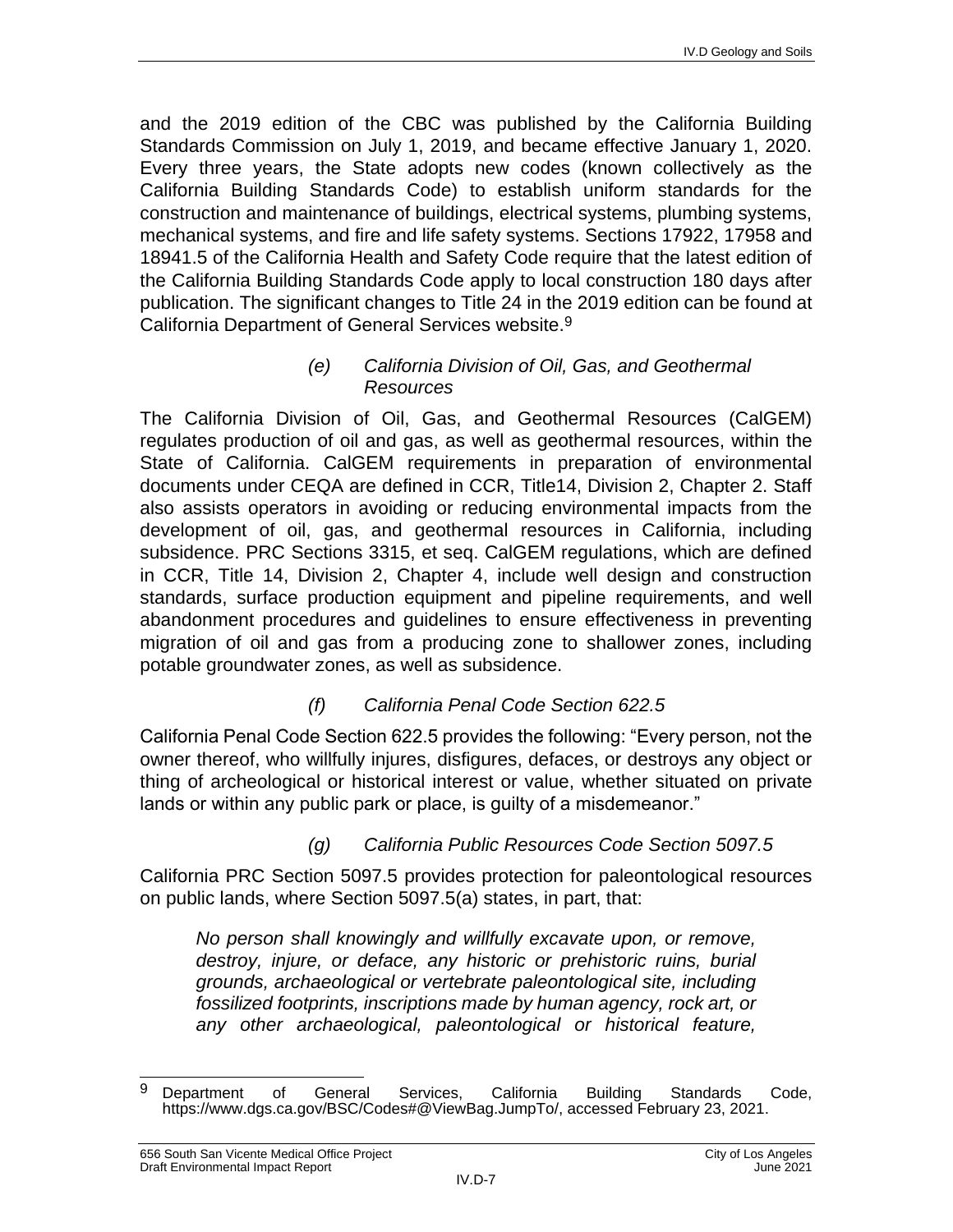*situated on public lands, except with the express permission of the public agency having jurisdiction over the lands.*

(3) Local

#### *(a) City of Los Angeles General Plan Safety Element*

The Safety Element of the City of Los Angeles General Plan (Safety Element), which was adopted in 1996, addresses public safety risks due to natural disasters, including seismic events and geologic conditions, and sets forth guidance for emergency response during such disasters. The Safety Element also provides maps of designated areas within Los Angeles that are considered susceptible to earthquake-induced hazards, such as fault rupture and liquefaction.

#### *(b) City of Los Angeles General Plan Conservation Element*

The Conservation Element of the City of Los Angeles General Plan (Conservation Element) recognizes paleontological resources in Section 3, Archaeological and Paleontological [Resources], specifically the La Brea Tar Pits, and identifies protection of paleontological resources as an objective (II-5). The General Plan identifies site protection as important, stating, "Pursuant to CEQA, if a land development project is within a potentially significant paleontological area, the developer is required to contact a bona fide paleontologist to arrange for assessment of the potential impact and mitigation of potential disruption of or damage to the site. Section 3 of the Conservation Element, adopted in September 2001, includes policies for the protection of paleontological resources. As stated therein, it is the City's policy that paleontological resources be protected for historical, cultural research, and/or educational purposes. Section 3 sets as an objective the identification and protection of significant paleontological sites and/or resources known to exist or that are identified during "land development, demolition, or property modification activities." Section 5 of the Conservation Element recognizes the City's responsibility for identifying and protecting its cultural and historical heritage. The Conservation Element establishes the policy to continue to protect historic and cultural sites and/or resources potentially affected by proposed land development, demolition, or property modification activities, with the related objective to protect important cultural and historical sites and resources for historical, cultural, research, and community educational purposes.10\

### *(c) Hillside Construction Regulation*

The Hillside Construction Regulation (HCR) Supplemental Use District, effective March 2017 and updated in May 2018, was established by Ordinance No. 184827 to provide additional protections that would address the cumulative construction-

 $\overline{\phantom{a}}$ <sup>10</sup> City of Los Angeles, Conservation Element of the City of Los Angeles General Plan, City Plan Case No. 2001-0413-GPA, Council File No. 01-1094, 2001, pages II-6 to II-9.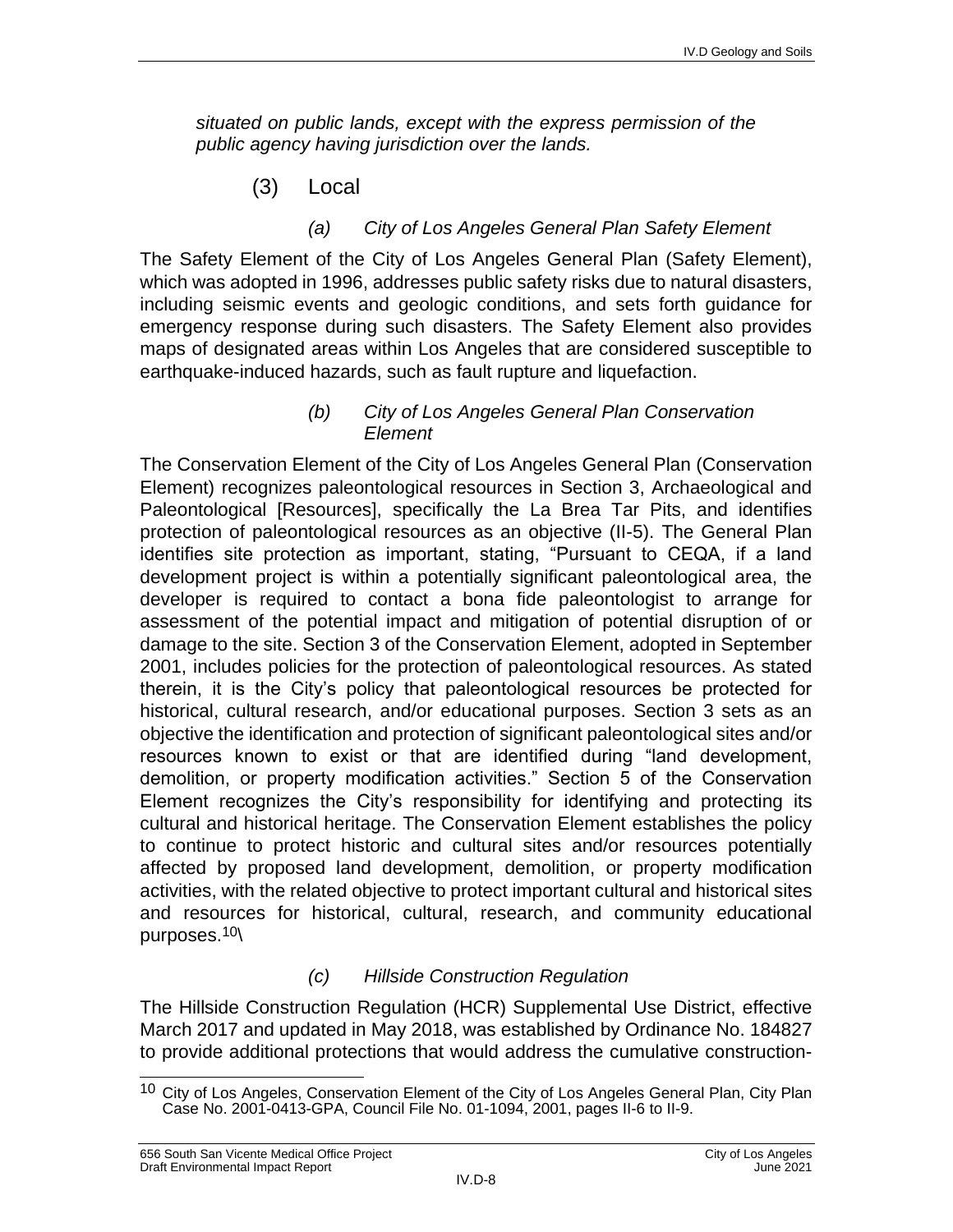related impacts of multiple single-family houses in hillside areas. All single-family home development projects within the HCR District shall comply with LAMC Section 13.20. However, if a Haul Route approval by the Board of Building and Safety Commissioners is required for import and/or export of 1,000 cubic yards or more, then the conditions or "Hauling Truck Operations Standards" set by the Board of Building and Safety Commissioners during the Haul Route approval process shall prevail. In addition, the builder of any single-family home development exceeding 17,500 square feet in HCR Districts needs to file for a Site Plan Review discretionary approval. Note that the [Hillside](https://www.coastal.ca.gov/ccatc.html) Construction Regulation is not applicable to the Project as the Project Site is not located within a hillside Area.

## *(d) City of Los Angeles Municipal Code*

Chapter IX of the LAMC contains the City's Building Code, which incorporates by reference the CBC, with City amendments for additional requirements. The LADBS is responsible for implementing the provisions of the LAMC. To that end, LADBS issues building and grading permits for construction projects. Building permits are required for any building or structure that is erected, constructed, enlarged, altered, repaired, moved, improved, removed, converted, or demolished. Grading permits are required for all grading projects other than those specifically exempted by the LAMC. LADBS has the authority to withhold building permit issuance if a project cannot mitigate potential hazards to the project or which are associated with the project. Throughout the permitting, design, and construction phases of a building project, LADBS engineers and inspectors confirm that the requirements of the LAMC pertaining specifically to geoseismic and soils conditions are being implemented by project architects, engineers, and contractors

The function of the City's Building Code, which comprises Chapter IX of the LAMC, is to protect life safety and compliance with the LAMC. Chapter IX address numerous topics, including earthwork and grading activities, import and export of soils, erosion and drainage control, and general construction requirements that address flood and mudflow protection, slides and unstable soils. Additionally, the LAMC includes specific requirements addressing seismic design, grading, foundation design, geologic investigations and reports, soil and rock testing, and groundwater.

Specifically, Chapter IX of LAMC Div. 18 Section 91.1803 requires that a Final Geotechnical Report with final design recommendations prepared by a Californiaregistered geotechnical engineer and submitted to the LADBS for review prior to issuance of a grading permit.<sup>11</sup> Final foundation design recommendations must be developed during final project design, and other deep foundation systems that may be suitable would be addressed in the Final Geotechnical Report. All earthwork (i.e.,

 $\overline{\phantom{a}}$ <sup>11</sup> California Building Code, 2019 Part 2, Volume 1, Chapter 18, Soils and Foundations, Section 1803, Geotechnical Investigations.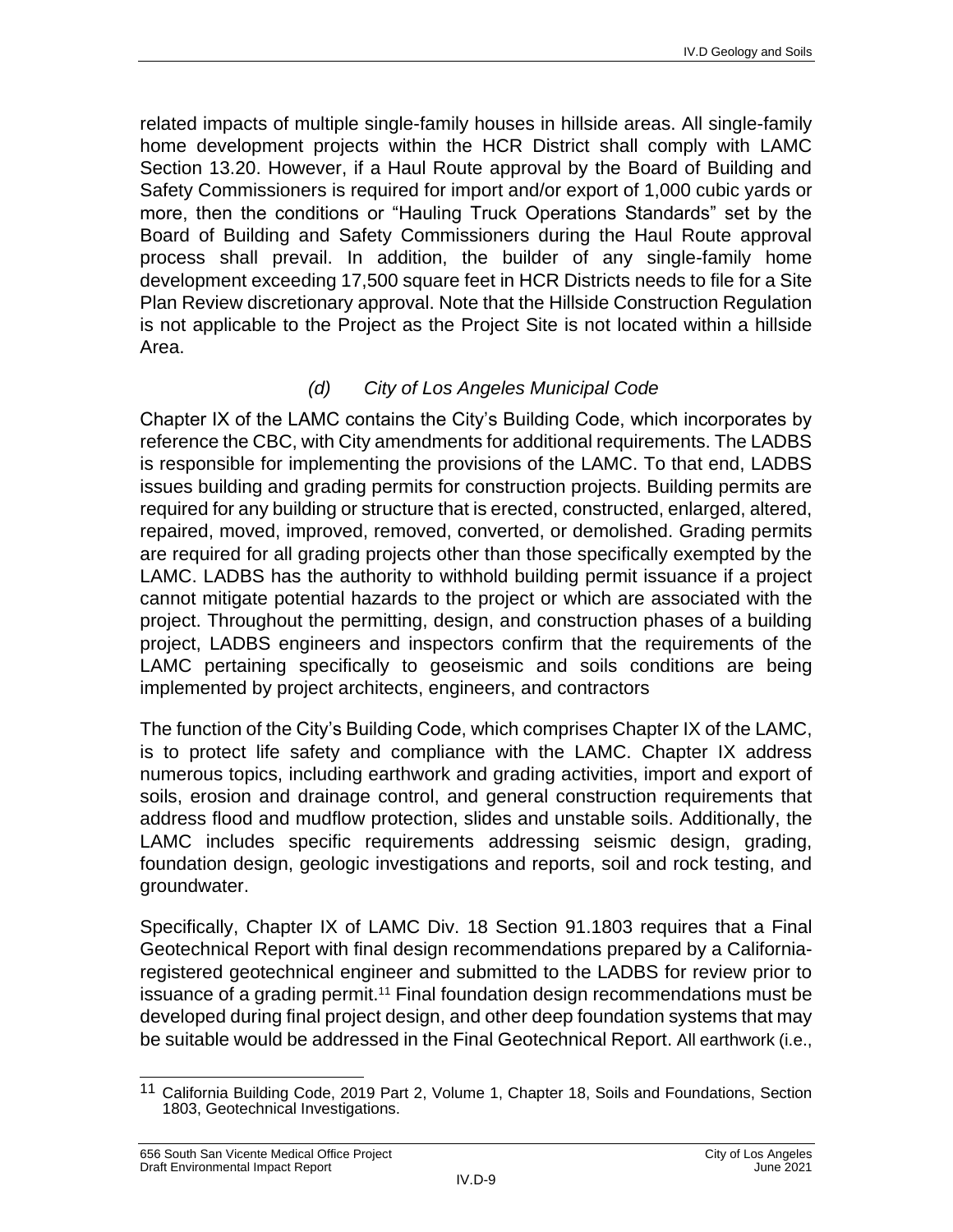excavation, site preparation, any fill backfill placement, etc.) must be conducted with engineering control under observation and testing by the Geotechnical Engineer and in accordance with LADBS.

# **b) Existing Conditions**

This section summarizes the existing geologic and paleontological conditions outlined in the Geotechnical Investigation<sup>12</sup> and Cultural Resources Assessment Report,<sup>13</sup> prepared for the Project, which are included in Appendix F and D, of this Draft EIR, respectively. The information provided below is primarily from these investigations unless otherwise cited. As noted in the introduction to this section, the above-cited investigations reviewed and incorporated information from other sources and previous investigations, as appropriate, and citations for those other sources are provided in the above-cited reports.

The Geotechnical Investigation conducted on the Project Site included reviewing previous investigation results, drilling four hollow-stem auger borings to a maximum depth of 96.5 feet below the existing grade, logging the soil types encountered in boring logs, and conducting geotechnical laboratory testing to further evaluate and correlate the physical properties and engineering characteristics of the soils encountered. The Geotechnical Investigation report documented and evaluated the findings to discuss Project feasibility and provide preliminary geotechnical recommendations to inform the Project design.

# (1) Regional Geologic Setting

Regionally, the Project Site is located at the boundary of the Transverse and Peninsular Ranges Geomorphic Provinces within the Los Angeles Basin area of southern California. The boundary of the geomorphic provinces is defined structurally by a complex zone of faulting that includes the Santa Monica-Hollywood-Raymond Fault System. The Santa Monica Mountains have been uplifted to the north relative to the Los Angeles Basin to the south along this fault zone. Cyclic Quaternary<sup>14</sup> sea level rise and fall has resulted in deeply eroded canyons and subsequent fill, with alluvial fan deposition at the base of the mountains. Holocene15 alluvial deposition is concentrated within the canyons and southward extending drainages.

 $\overline{\phantom{a}}$ <sup>12</sup> Byer Geotechnical, Inc., Geologic and Soils Engineering Exploration, July 25, 2019, updated January 14, 2020. Provided in Appendix F of this Draft EIR.

<sup>13</sup> Environmental Science Associates (ESA), Cultural Resources Assessment Report, July 2019.

<sup>&</sup>lt;sup>14</sup> Quaternary time is from the present to 1.6 million years before present time.

<sup>&</sup>lt;sup>15</sup> Holocene time is from the present to 11,700 years before present time.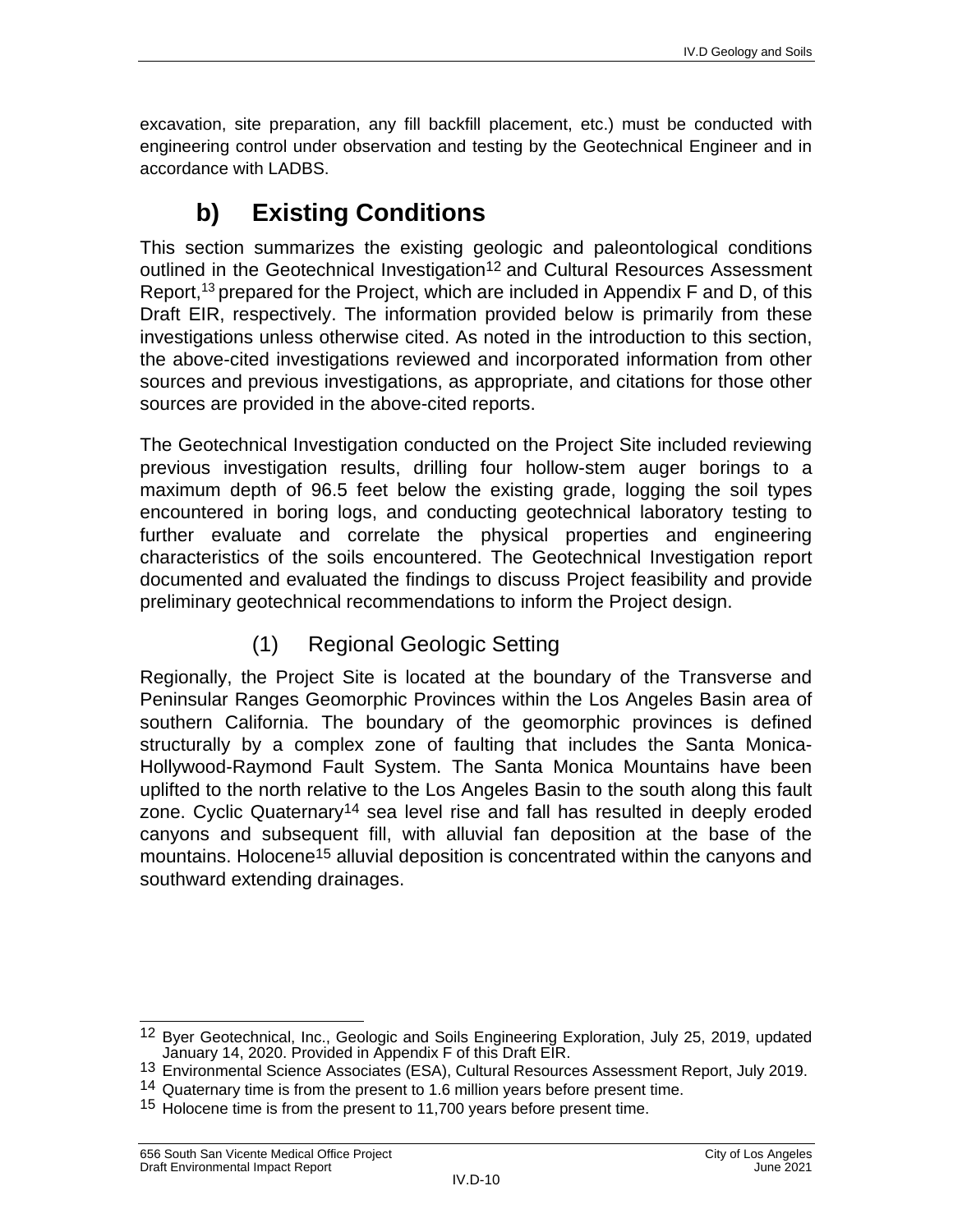## (2) Site Geology

### *(a) Generalized Subsurface Conditions*

The Project Site generally slopes towards the south with drainage primarily occurring by sheet flow into existing drainage systems. As noted above, on-site subsurface conditions were evaluated through field exploration data obtained from hollow-stem auger borings.

Based on the Geotechnical Investigation, the subsurface conditions as encountered included the following generalized stratigraphic units from shallow and younger to deeper and older:

- **Compacted fill** (from past grading activities) roughly two feet thick and consists primarily of decomposed granite. Fill was not observed in the borings located within the on-site parking lots.
- **Alluvium** (generally clay) approximately 25-30 feet thick and consists of brown to dark brown clay that is moist to very moist and medium stiff to very stiff.
- **San Pedro Formation** encountered at approximately 30 feet below ground surface. The upper 25 feet consists of clay and silt that is bluish-gray to gray, moist to very moist, and stiff to very stiff with varying amounts of sand. Below the formation consists of layers of gray sand and silty sand that is moist to very moist and medium dense to dense.

#### *(b) Geological Context for Paleontological Resources*

As discussed in the Cultural Resources Assessment Report, the surficial geology of the Project Site and vicinity is composed of Alluvial-fan deposits from the Holocene period consistent with what is described above. Quaternary Alluvium deposits found at depth have the potential to yield vertebrate fossils.16 According to a review of paleontological resource records, two fossil localities from older Quaternary deposits (LACM 7669 and 7670) are located immediately southeast and northeast and adjacent to the Project Site along San Vicente Boulevard near the intersections of Wilshire Boulevard and Orange Street, respectively. These localities have yielded fossil specimens of ground sloth, elephantoid, and bison at unspecified depths.17 Additionally, other fossil localities (LACM 1238, 3176, 3329, 7671 and 7672) located approximately 0.30 to 0.65 miles from the Project Site have also produced fossils specimens of mastodon, deer, elephantoid and horse at unspecified depths and depths from 13 to 30 feet below ground surface (bgs). Furthermore, there are a number of vertebrate fossils within one mile of the Project Site from Older Quaternary Alluvium (LACM 6297-6300).

 $\overline{\phantom{a}}$ 16 ESA, Cultural Resources Assessment Report, July 2019.

<sup>17</sup> ESA, Cultural Resources Assessment Report, July 2019.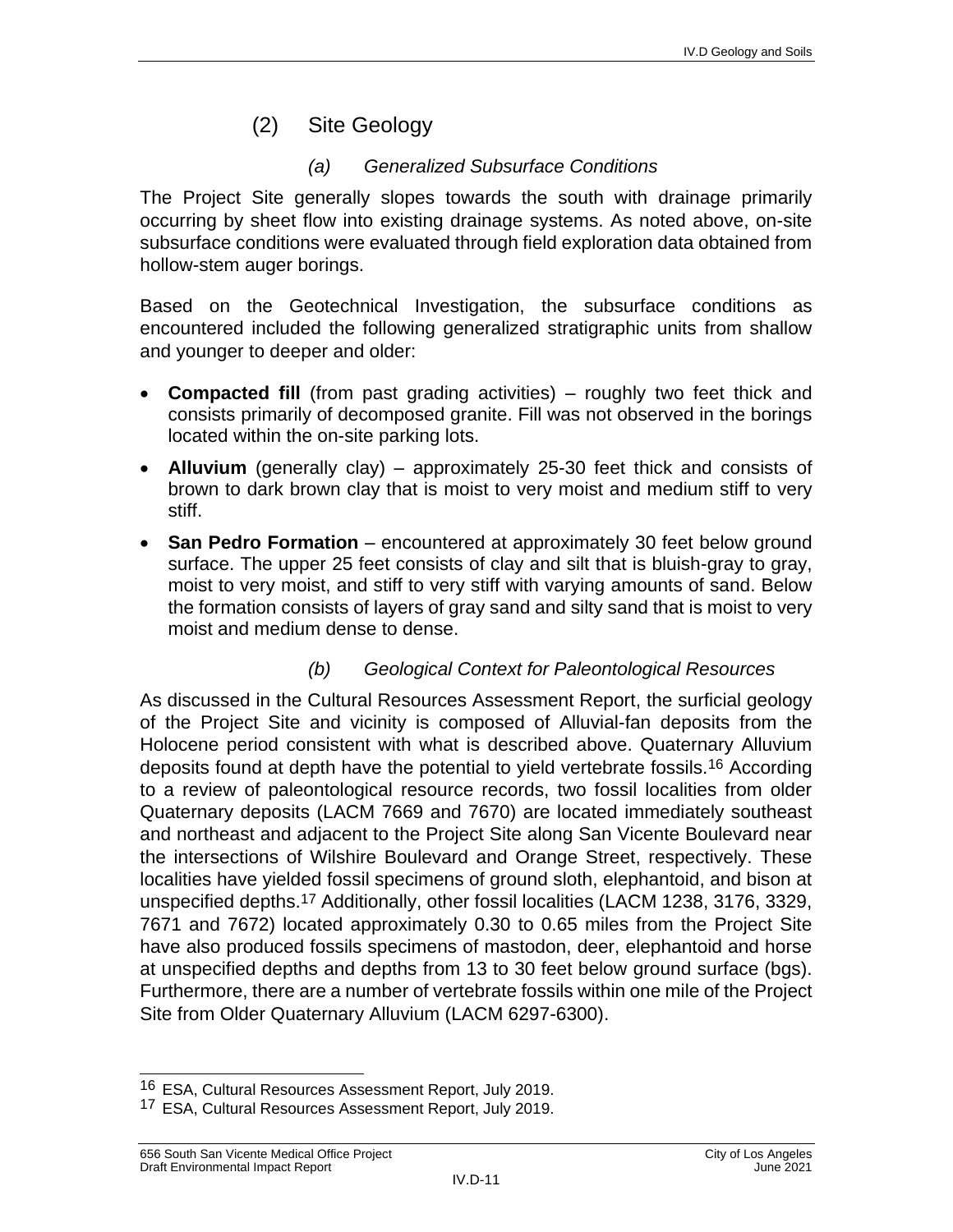## (3) Expansive Soils

Expansive soils are soils that swell when subjected to moisture and shrink when dried. Expansive soils are typically associated with clayey soils. When not addressed, soil expansion can have adverse effects on structures. The field soil classifications and laboratory testing indicated that the near surface soils have a moderate potential for expansion.18

# (4) Groundwater

Groundwater was encountered during the geotechnical site investigation at varying depths between 34 feet and 53 feet bgs of the Project Site. The historically-highest groundwater level at the Project Site was measured at approximately 15 feet bgs. Seasonal fluctuations in groundwater levels is anticipated due to variations in precipitation, irrigation, and regional groundwater pumping.

## (5) Geologic Hazards

## *(a) Faulting and Seismicity*

A fault is a fracture in the crust of the earth along which rocks or sediment on one side has moved relative to those on the other side.<sup>19</sup> Faults are the result of excessive strain cause by compression or extension within the earth's crust over long periods of time. A fault trace is the line on the earth's surface representing the fault location. Surface rupture occurs when movement along a fault causes ground displacement at the surface. Fault rupture may occur suddenly during an earthquake or slowly in the form of a fault creep. Sudden displacements are more damaging to structures because they are accompanied by shaking. Fault creep is the slow displacement (movement) of the earth's crust.

Terms, such as "potentially active" and "inactive," have been commonly used in the past to describe faults that do not meet the State Mining and Geology Board (SMGB) definition of "active fault" which is defined by deformation within the last 11,700 years. However, these terms have the potential to cause confusion from a regulatory perspective as they are not defined in the Alquist-Priolo Earthquake Fault Zoning Act and may have other non-regulatory meanings in the scientific literature or in other regulatory environments. In order to avoid these issues, below are terms that provide added precision when used in classifying faults regulated by the Alquist-Priolo Earthquake Fault Zoning Act. Faults are classified into three categories on the basis of the absolute age of their most recent movement:

 $\overline{\phantom{a}}$ <sup>18</sup> Byer Geotechnical, Inc., Geologic and Soils Engineering Exploration, July 25, 2019, updated January 14, 2020. Provided in Appendix F of this Draft EIR.

<sup>&</sup>lt;sup>19</sup> California Geological Survey (CGS), Earthquake Fault Zones, 2018, A Guide For Government Agencies, Property Owners / Developers, and Geoscience Practitioners for Assessing Fault Rupture Hazards in California, Special Publication 42, 2018.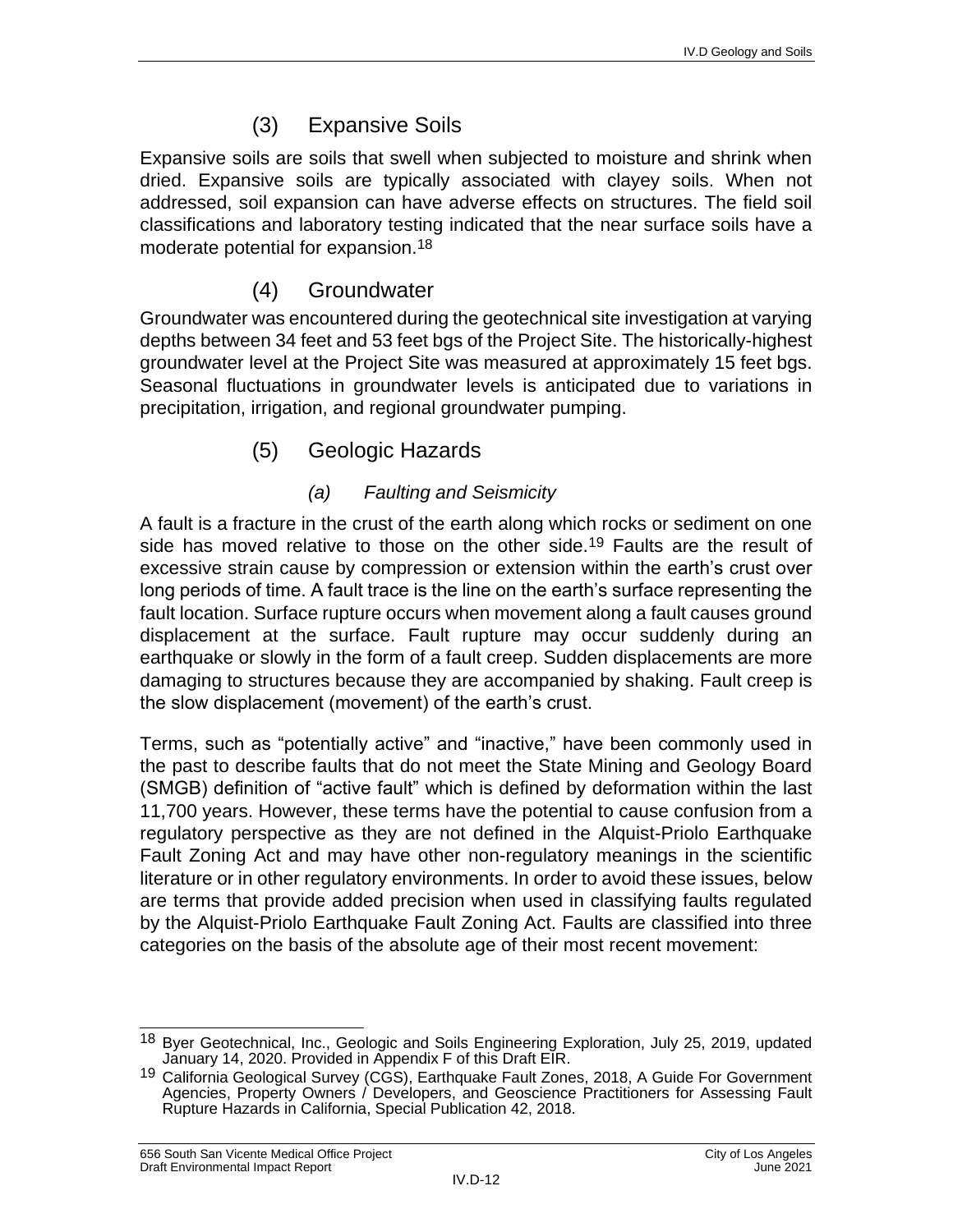- 1. Holocene-active (active) faults: Faults that have moved during the past 11,700 years. This age boundary is an absolute age (number of years before present).
- 2. Pre-Holocene faults: Faults that have not moved in the past 11,700 years and, thus, do not meet the criteria of "Holocene-active fault" as defined in the Alquist-Priolo Earthquake Fault Zoning Act and SMGB regulations. This class of fault is not regulated under the Alquist-Priolo Earthquake Fault Zoning Act.
- 3. Age-undetermined faults: Faults where the recency of fault movement has not been determined. Faults can be "age-undetermined" if the fault in question has simply not been studied in order to determine its recency of movement. Faults can also be age-undetermined due to limitations in the ability to constrain the timing of the recency of faulting. Examples of such faults are instances where datable materials are not present in the geologic record, or where evidence of recency of movement does not exist due to stripping (either by natural or anthropogenic processes) of Holocene-age deposits. Within the framework of the Alquist-Priolo Earthquake Fault Zoning Act, age-undetermined faults within regulatory Earthquake Fault Zones are considered "Holocene-active" until proven otherwise.

Earthquake Fault Zones are regulatory zones (also known as Alquist-Priolo Earthquake Fault Zones) that encompass traces of Holocene-active faults to address hazards associated with surface fault rupture. Earthquake Fault Zones are delineated by the State Geologist and implemented by lead agencies through permitting, inspection and land-use planning activities (PRC Chapter 7.5, Section 2621).

CGS policy is to delineate a boundary zone on both sides of a potential Holocene fault trace, called the Earthquake Fault Zone. The Project Site is not located within an Alquist-Priolo Earthquake Fault Zone. The nearest active and potentially active faults that could produce the most significant groundshaking at the Project Site include the Santa Monica, Newport-Inglewood, and Hollywood faults.20

The location of the Project Site with respect to regional faults with the potential for future seismic activity is provided in **Figure IV.D-1,** *Regional Faults Map*. 21 The source for this map covers the entire state and identifies faults on a regional scale.

The nearest significant active fault to the Project Site is the Santa Monica Fault, located approximately 0.9 miles west of the site. The Santa Monica Fault is capable of producing a maximum moment magnitude of 7.4 and an average slip rate of approximately 1.0 millimeter per year. The Newport-Inglewood and Hollywood Faults are also relatively close to the Project Site at approximately 1.2 miles north of the site (Hollywood) and 1.5 miles south of the site (Newport-Inglewood).

 $\overline{\phantom{a}}$ <sup>20</sup> Byer Geotechnical, Inc., Geologic and Soils Engineering Exploration, July 25, 2019, updated January 14, 2020. Provided in Appendix F of this Draft EIR.

<sup>21</sup> CGS, Fault Activity Map of California, 2010.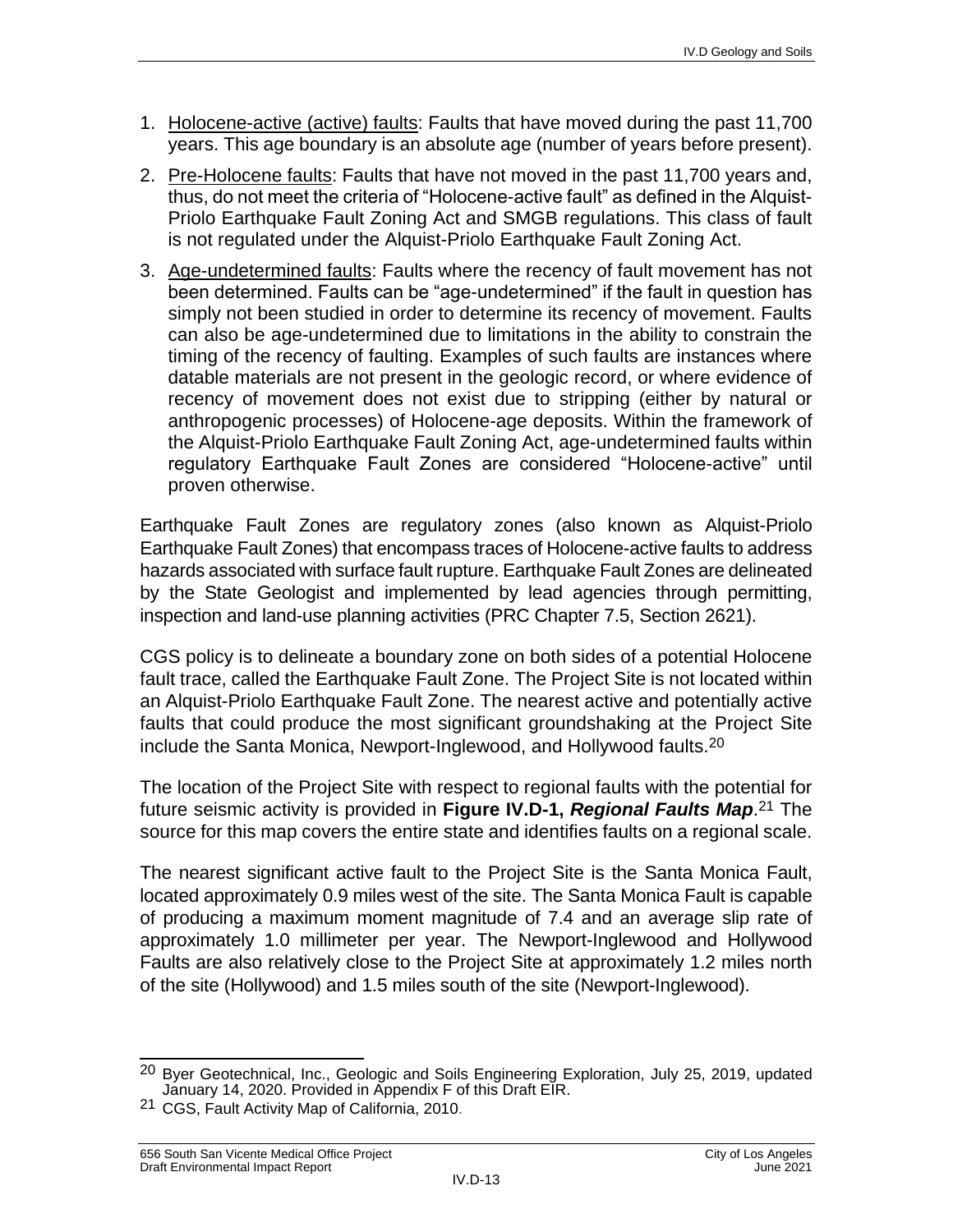

SOURCE: Byer Geotechnical Inc., 2020

656 South San Vicente Medical Office Project

**Figure IV.D-1** Regional Faults Map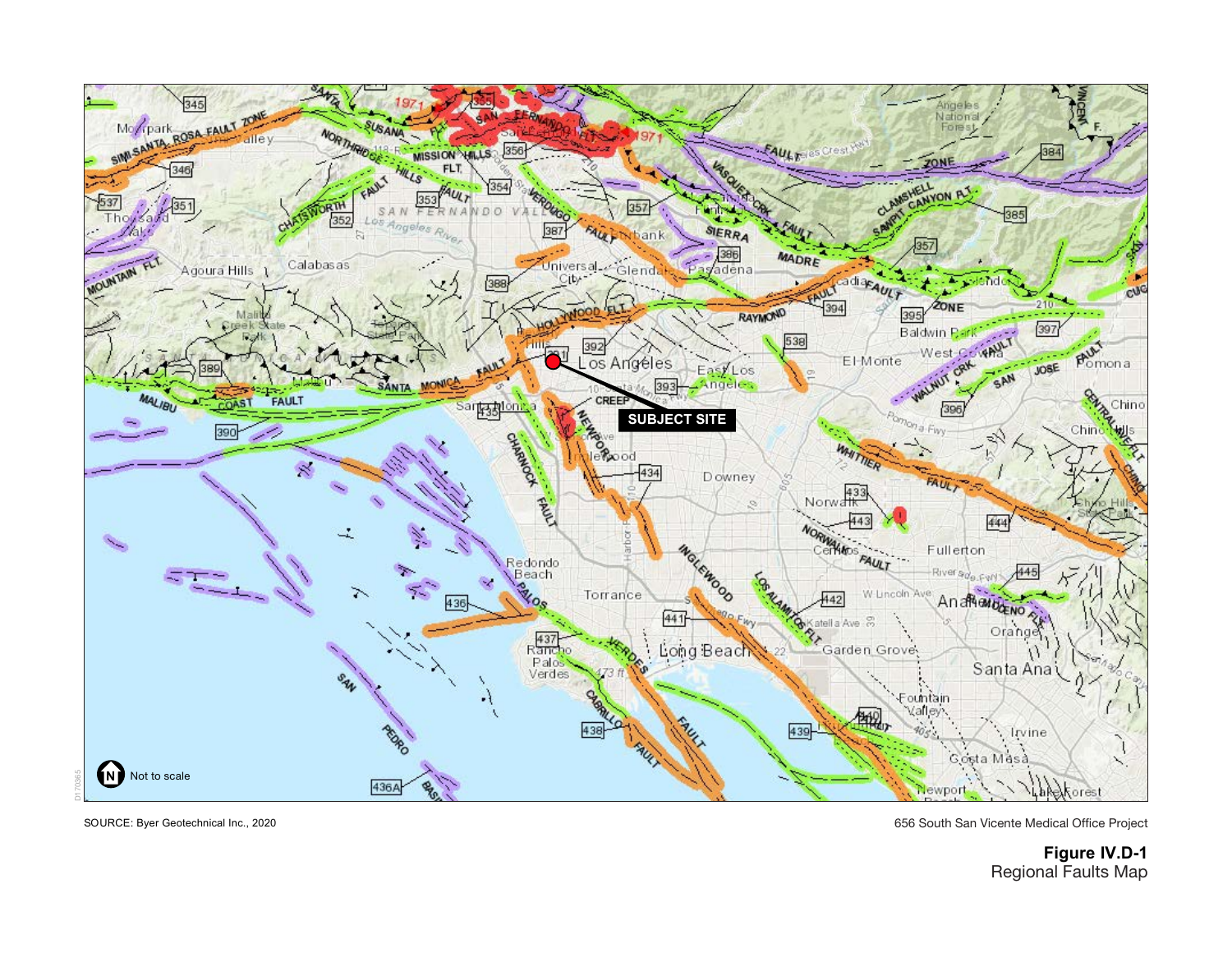The San Andreas Fault Zone is the largest fault zone within the Southern California area and is capable of producing large earthquakes. This fault zone is a strike slip<sup>22</sup> plate boundary that traverses over 800 miles along the western side of California. The San Andreas Fault Zone is located approximately 35 miles northeast of the Project Site. The zone of faulting nearest the Project Site is known as the Mojave segment of the San Andreas Fault Zone. A significant earthquake scenario on this fault may trigger a series of earthquakes on surrounding regional faults affecting the Los Angeles area at large. The recurrence interval of the Mojave segment is considered by CGS to be approximately every 140 years. The last major earthquake event on this fault in the Southern California area was in 1857, with an estimated potential maximum Mw 7.9.

Other nearby regional faults include the Upper Elysian Park Fault and the Puente Hills Fault. The Upper Elysian Park Fault is estimated to be about two miles east of the Project Site, and the Puente Hills Fault is about five miles south of the Project Site in the area in between the Newport, Hollywood, and Whittier Faults. Both faults are blind thrust faults that trend northwest and dip shallowly to the northeast. Blind thrust faults have the potential for surface deflection deformation and folding during earthquakes. While they do produce earthquakes, their rupture planes lie below the ground surface and, therefore, are not regulated and are not considered for surface fault rupture hazard by the Alquist-Priolo Earthquake Fault Zoning. Because the fault planes do not extend to the surface, the fault traces are not shown in Figure IV.D-1. A potential maximum Mw 6.7 is estimated for these blind thrust faults.

Local historical earthquakes recorded from 1933 to present within a 60-mile radius of the Project Site include over 40 recorded events with magnitudes greater than Mw 5.0. Significant historical earthquake epicenters nearest the Project Site include ruptures along the Elsinore, Newport-Inglewood, Raymond, and Northridge faults. Two historical earthquakes are estimated to have had epicenters located along the Elsinore Fault Zone – one in 1910 estimated to a Mw 6.0 located near Temescal Valley and the second in 1987 estimated to be Mw 5.9 located just south of Pasadena. In 1933, an estimated Mw 6.4 earthquake ruptured along the Newport-Inglewood Fault Zone near Newport Beach. In 1988, an estimated Mw 5.0 earthquake ruptured along the Raymond Fault Zone near Pasadena. In 1994, an estimated Mw 6.7 earthquake ruptured along the Northridge Blind Thrust Fault (Pico Thrust) near Northridge and reportedly triggered lesser ruptures on nearby faults.

 $\overline{\phantom{a}}$  $22$  Strike-slip faults are vertical (or nearly vertical) fractures where the blocks have mostly moved horizontally. If the block opposite an observer looking across the fault moves to the right, the slip style is termed right lateral; if the block moves to the left, the motion is termed left lateral. Source: United States Geological Survey (USGS), Earthquake Hazards Program, Earthquake Glossary, Strike-slip,<https://earthquake.usgs.gov/learn/> glossary/?term=strike-slip, accessed March 12, 2020.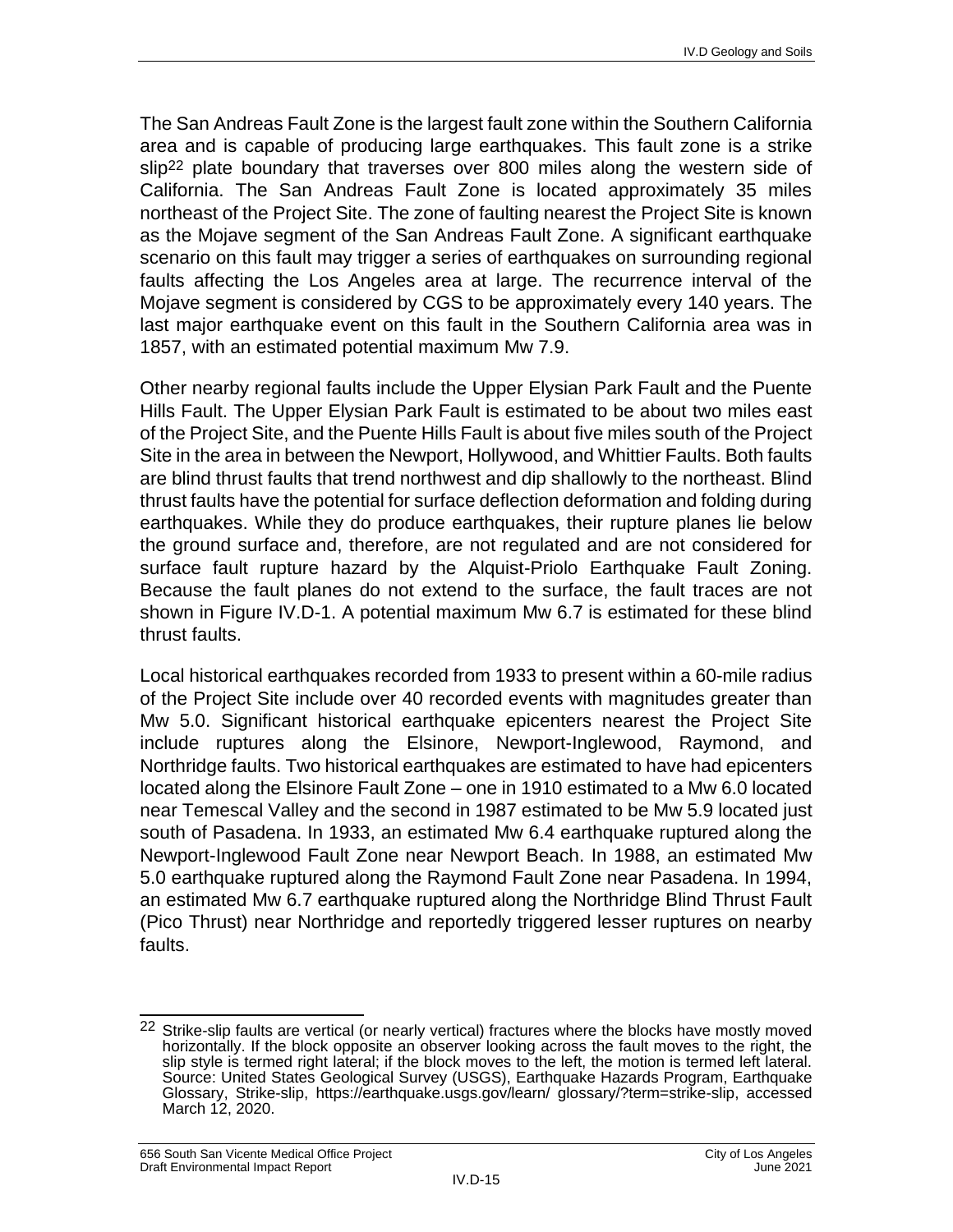#### *(b) Ground Surface Rupture*

As noted above, the Project Site is not located within any Alquist-Priolo Earthquake Fault Zone. As such, the Project Site is considered to have a very low potential for future ground surface ruptures.23

#### *(c) Site Stability – Liquefaction, Lateral Spreading, and Seismic Settlement*

Liquefaction involves the sudden loss in strength of a saturated, cohesionless soil caused by the build-up of pore water pressure during cyclic loading, such as that produced by an earthquake. This increase in pore water pressure can temporarily transform the soil into a fluid mass, resulting in vertical settlement and can also cause lateral ground deformations (lateral spreading). Typically, liquefaction occurs in areas where there are loose to medium dense non-cohesive soils and the depth to groundwater is less than 50 feet from the surface. Seismic shaking can also cause soil compaction and ground settlement without liquefaction occurring, including settlement of dry sands above the water table.

According to the State of California Seismic Hazard Zones Map of the Hollywood Quadrangle, the Project Site is located within a State of California seismic hazard liquefaction zone.

As discussed in SP 117A,<sup>24</sup> the vast majority of liquefaction hazards are associated with sandy soils and silty soils of low plasticity (not a lot of clay). Cohesive soils are generally not considered susceptible to soil liquefaction. Based on results of the site-specific soil investigation, the saturated soils between the depths of 15 and 25 feet are not considered susceptible to liquefaction. However, two 2.5-foot thick soil layers encountered at depths of 20 and 27.5 feet bgs are considered potentially susceptible to liquefaction.

Lateral spreading is related to liquefaction when liquefied materials are exposed to adjacent slopes or free-faces such as steep slopes or embankments. The Project Site is located in a relatively flat area that does not include any free-faces, slopes, or canals and is thus not susceptible to lateral spreading.25

The Geotechnical Investigation evaluated the potential for liquefaction-induced settlement and determined that total dynamic settlement ranged from 0.71 to 1.2 inches at the site. 26

 $\overline{\phantom{a}}$ <sup>23</sup> Byer Geotechnical, Inc., Geologic and Soils Engineering Exploration, July 25, 2019, updated January 14, 2020. Provided in Appendix F of this Draft EIR.

<sup>24</sup> CGS, Guidelines for Evaluating and Mitigating Seismic Hazards in California, Special Publication 117A, 2008.

<sup>&</sup>lt;sup>25</sup> Byer Geotechnical, Inc., Geologic and Soils Engineering Exploration, July 25, 2019, updated January 14, 2020. Provided in Appendix F of this Draft EIR.

<sup>26</sup> Byer Geotechnical, Inc., Geologic and Soils Engineering Exploration, July 25, 2019, updated January 14, 2020. Provided in Appendix F of this Draft EIR.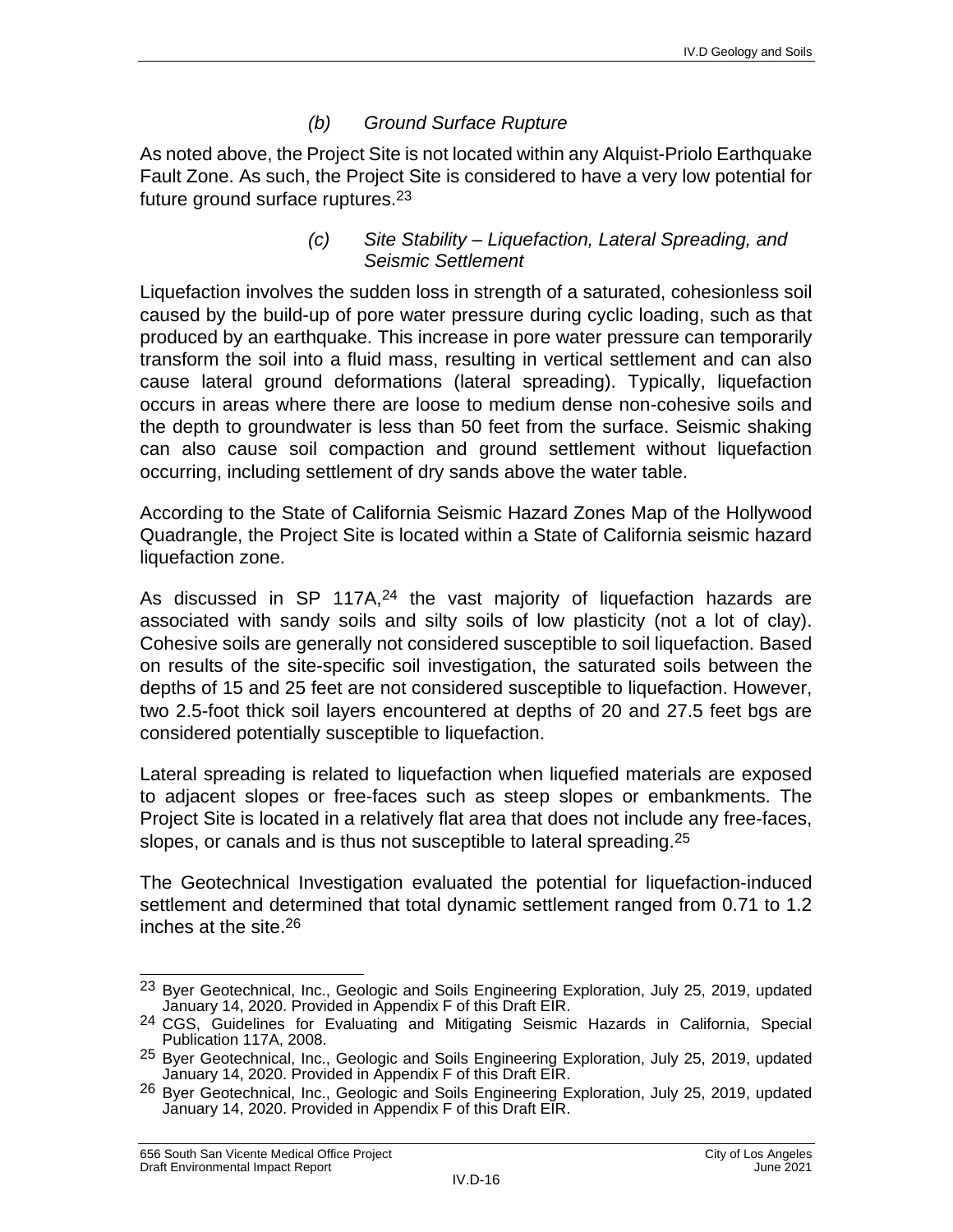### *(d) Landslide and Seismically Induced Slope Instability*

Landslides are movements of surface material down a slope.<sup>27</sup> The Project Site is relatively level and is not located within a designated landslide area, as shown in the Safety Element, Exhibit C, Landslide Inventory and Hillside Areas in the City of Los Angeles.28 In addition, according to the Geotechnical Investigation, the potential for landsliding and seismically induced slope instability at the Project Site is considered low.

#### *(e) Erosion*

Soil erosion refers to the process by which soil or earth material is loosened or dissolved and removed from its original location. Erosion can occur by varying processes and may occur in an area where bare soil is exposed to wind or moving water (both rainfall and surface runoff). The processes of erosion are generally a function of material type, terrain steepness, rainfall or irrigation levels, surface drainage conditions, and general land uses. Topsoil is used to cover bare surface areas for the establishment and maintenance of vegetation due to its high concentrations of organic matter and microorganisms.

The Project Site is located in a highly urbanized area of Los Angeles and is currently developed with residential uses and surface parking. Negligible, if any, native topsoil exists on the Project Site as it is currently developed with structures and surface parking.

#### *(f) Paleontological Resources*

A database search for records of fossil localities within the Project Site was conducted by the LACM on July 6, 2017. The database search results indicated that no known localities exist within the Project Site; however, there are a number of vertebrate fossils within one mile of the Project Site from Older Quaternary Alluvium from Older Quaternary Alluvium (LACM 6297-6300). The closest fossil localities from older Quaternary deposits are LACM 7669 and 7670 and these have been described as being located "immediately southeast and northwest of [the Project Site] along San Vicente Boulevard near the intersections with Wilshire Boulevard and Orange Street, respectively".29 These localities have yielded fossil specimens of ground sloth, elephantoid, and bison at unspecified depths.

Approximately 0.30 miles west of the Project Site is LACM 3176, which produced fossil specimens of bison at 30 feet below surface while LACM 7671 is located approximately 0.40 miles northwest of the Project Site and it yielded fossil specimens of mastodon at unspecified depths. LACM 7672 situated about .65

<sup>&</sup>lt;sup>27</sup> USGS, <sup>27</sup> USGS, Earthquake Hazards Program, Earthquake Glossary, Landslide, [https://earthquake.usgs.gov/learn/glossary/?term=landslide,](https://earthquake.usgs.gov/learn/glossary/?term=landslide) accessed April 28, 2020.

<sup>&</sup>lt;sup>28</sup> City of Los Angeles, Safety Element of the City of Los Angeles General Plan, Exhibit C, Landslide Inventory and Hillside Areas in the City of Los Angeles, 1996.

<sup>&</sup>lt;sup>29</sup> ESA, Cultural Resource Assessment Report, July 2019.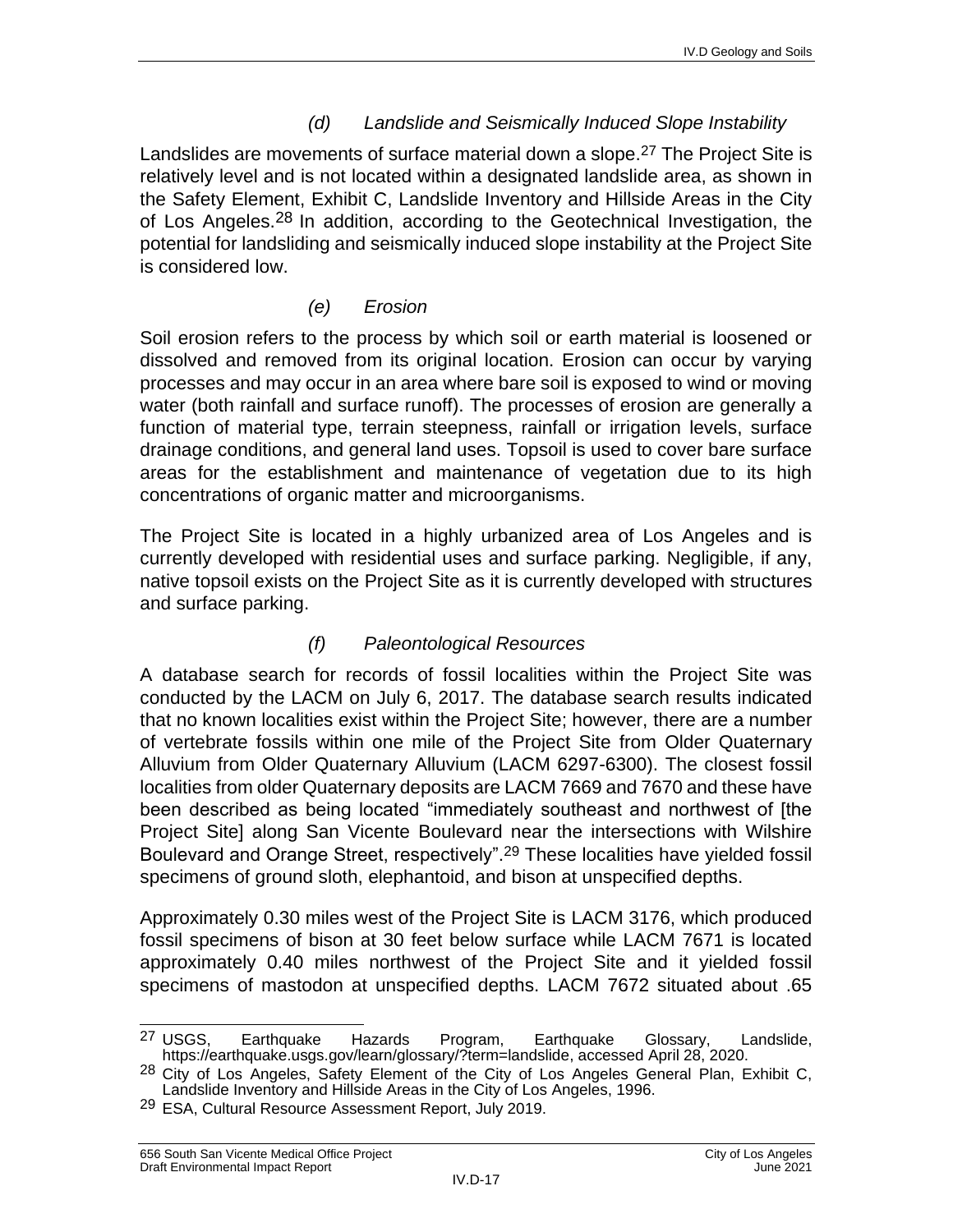miles northwest of the Project Site and it produced fossil specimens of deer and elephantoid, at unspecified depths. LACM 1238 is located approximately 0.40 miles south of the Project Site and it yielded a fossil specimen of a mammoth at a depth of 13 feet below surface. Lastly, LACM 3329 located approximately 0.35 miles south west of the Project Site produced specimens of bison and horse at a depth of 16 feet below surface. In addition to the above mentioned fossil localities, there is an array of vertebrate fossil localities east of the Project Site (approximately 0.75 miles away) in Hancock Park at the Ranch La Brea; however, these deposits do not extend as far west as the Project Site.

# **3. Project Impacts**

# **a) Thresholds of Significance**

In accordance with Appendix G of the CEQA Guidelines, a Project would have a significant impact related to geology and soils if it would:

*Threshold (a): Directly or indirectly cause potential substantial adverse effects, including the risk of loss, injury, or death involving:*

- *i. Rupture of a known earthquake fault, as delineated on the most recent Alquist-Priolo Earthquake Fault Zoning Map issued by the State Geologist for the area or based on other substantial evidence of a known fault. Refer to Division of Mines and Geology*30 *Special Publication 42.*
- *ii. Strong seismic ground shaking.*
- *iii. Seismic-related ground failure, including liquefaction.*
- *iv. Landslides.*
- *Threshold (b): Result in substantial soil erosion or the loss of topsoil;*
- *Threshold (c): Be located on a geologic unit or soil that is unstable, or that would become unstable as a result of the project, and potentially result in on- or off-site landslide, lateral spreading, subsidence, liquefaction, or collapse;*

 $\overline{\phantom{a}}$ 30 Now the CGS.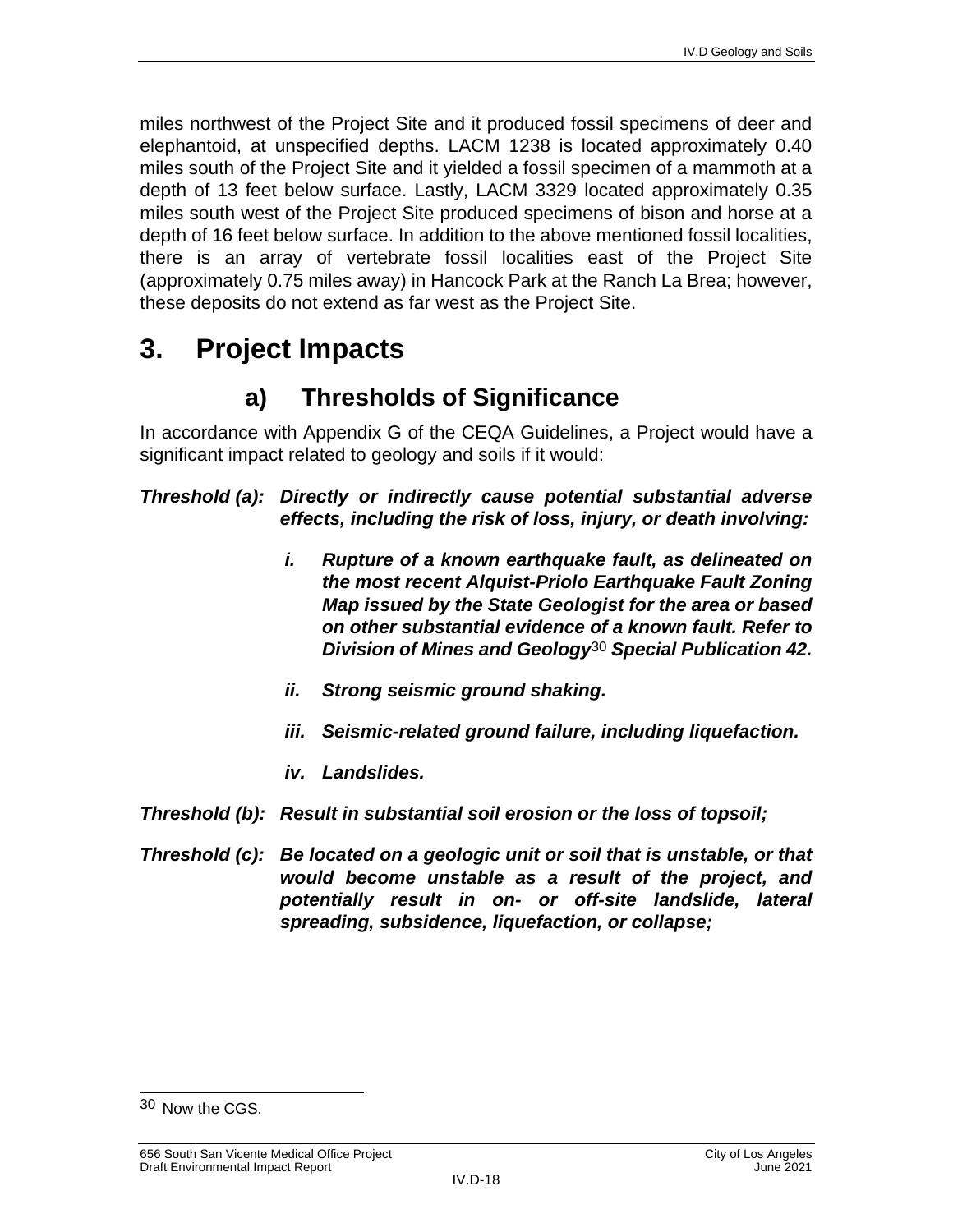- *Threshold (d): Be located on expansive soil, as defined in Table 18-1B of the Uniform Building Code (1994), creating substantial direct or indirect risks to life or property;* 31
- *Threshold (e): Have soils incapable of adequately supporting the use of septic tanks or alternative waste water disposal systems where sewers are not available for the disposal of wastewater; or*

#### *Threshold (f): Directly or indirectly destroy a unique paleontological resource or site of unique geologic feature.*

For this analysis, the Appendix G Thresholds are relied upon. The analysis utilizes factors and considerations identified in the 2006 L.A. CEQA Thresholds Guide, as appropriate, to assist in answering the Appendix G Threshold questions. The factors to evaluate geology and soils impacts are listed below.

- (1) Geologic Hazards
- Cause or accelerate geologic hazards, which would result in substantial damage to structures or infrastructure, or expose people to substantial risk of injury.

## (2) Sedimentation and Erosion

- Constitute a geologic hazard to other properties by causing or accelerating instability from erosion; or
- Accelerate natural processes of wind and water erosion and sedimentation, resulting in sediment runoff or deposition which would not be contained or controlled on-site.

# (3) Landform Alteration

 Cause one or more distinct and prominent geologic or topographic features to be destroyed, permanently covered, or materially and adversely modified as a result of the project. Such features may include, but are not limited to, hilltops, ridges, hillslopes, canyons, ravines, rock outcrops, water bodies, streambeds, and wetlands.

# (4) Paleontological Resources

- Whether, or the degree to which, the project may result in the permanent loss of, or loss of access to, a paleontological resource.
- Whether the paleontological resource is of regional or statewide significance.

 $\overline{\phantom{a}}$ <sup>31</sup> The California Building Code (CBC), based on the International Building Code and the now defunct Uniform Building Code, no longer includes a Table 18-1-B. Instead, Section 1803.5.3 of the CBC describes the criteria for analyzing expansive soils.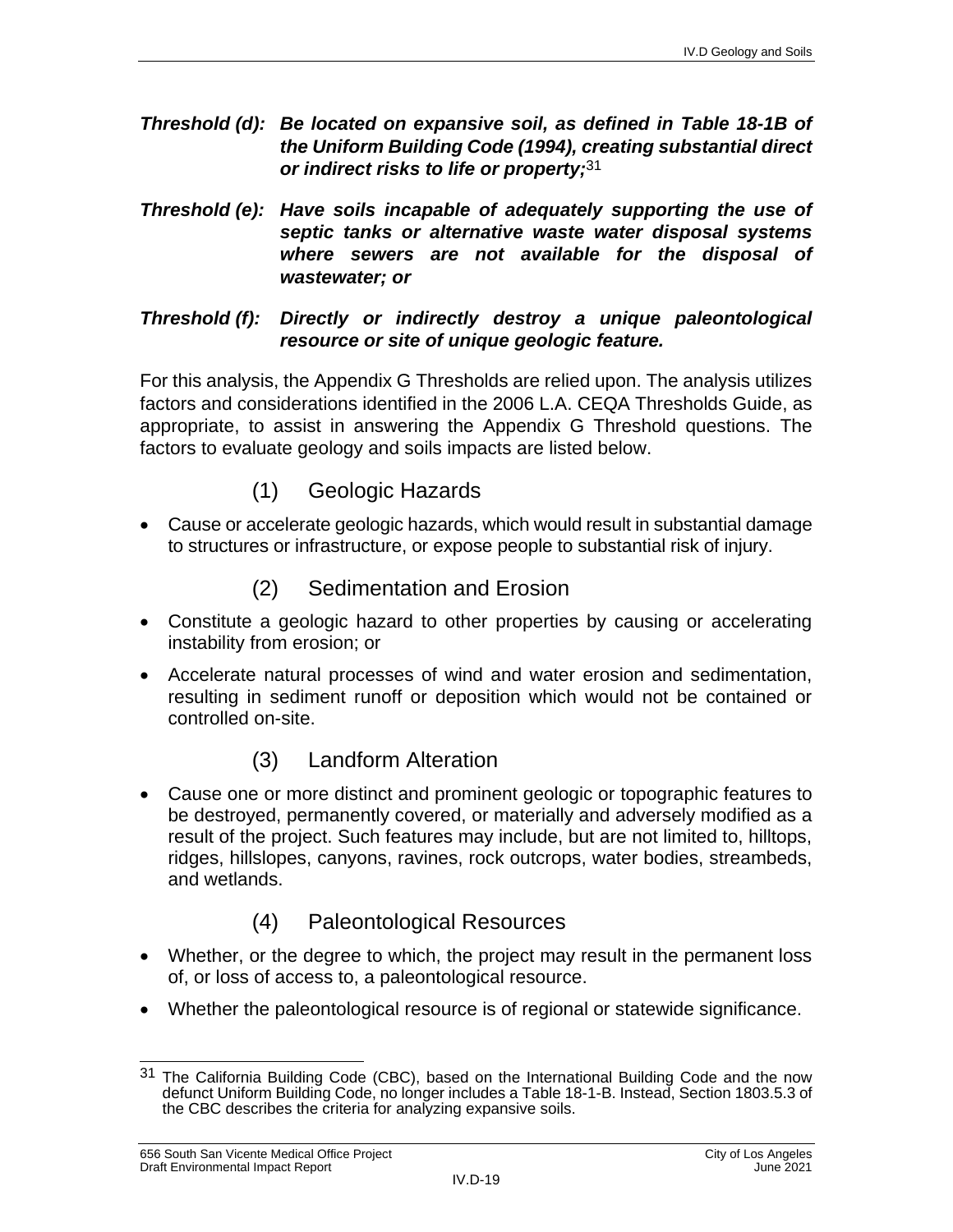# **b) Methodology**

# (1) Geology and Soils

The analysis of impacts associated with geology and soils is based largely on the Geotechnical Investigation prepared for the Project by Byer Geotechnical on July 25, 2019 and updated January 14, 2020, included in Appendix F, of this Draft EIR. As discussed above, information, conclusions, and recommendations in the report was based on field exploration on the Project Site (i.e., exploratory soil borings) with laboratory testing to determine the characteristics of the subsurface conditions at the Project Site, and records review of prior geotechnical investigations.

The Geotechnical Investigation evaluated the underlying geologic and soil conditions to determine the potential for the Project to directly or indirectly cause hazardous conditions and identified preliminary foundation requirements needed to ensure that new building construction is safe. Site borings were drilled at various locations across the Project Site to ensure coverage across the entire Project Site and evaluate conditions at all locations. The Geotechnical Investigation provides sufficient detail to determine whether the Project Site is suitable for the intended use and whether more detailed studies are required to address specific geological issues. The Geotechnical Investigation also identifies considerations to be taken into account in the design of building foundations.

According to LAMC Section 91.1803, a Final Geotechnical Report must also be prepared based on the final construction and building plans prepared by the Applicant and reviewed by the City prior to the issuance of building permits to construct the Project. Based on the ground conditions and building design, the Final Geotechnical Report will include specific recommendations for site preparation, excavation, foundation design and shoring/retaining wall specifications.

The Project would be regulated by the various laws, regulations, and policies summarized in the Regulatory Framework. Compliance by the Project with applicable federal, state, and local laws and regulations is assumed in this analysis, and local and state agencies would be expected to continue to enforce applicable requirements to the extent that they do so now. Note that compliance with many of the regulations is a condition of permit approval.

# (2) Paleontological Resources

A Cultural Resources Assessment Report, which includes an analysis of paleontological resources, was prepared in July 2019 by qualified ESA Cultural Resources Group personnel who meet and exceed the SVP Qualification Standards; the SVP Guidelines are discussed further below. The analysis is based on a review of the Natural History Museum of Los Angeles County (NHMLAC) paleontological records search results and other documentation regarding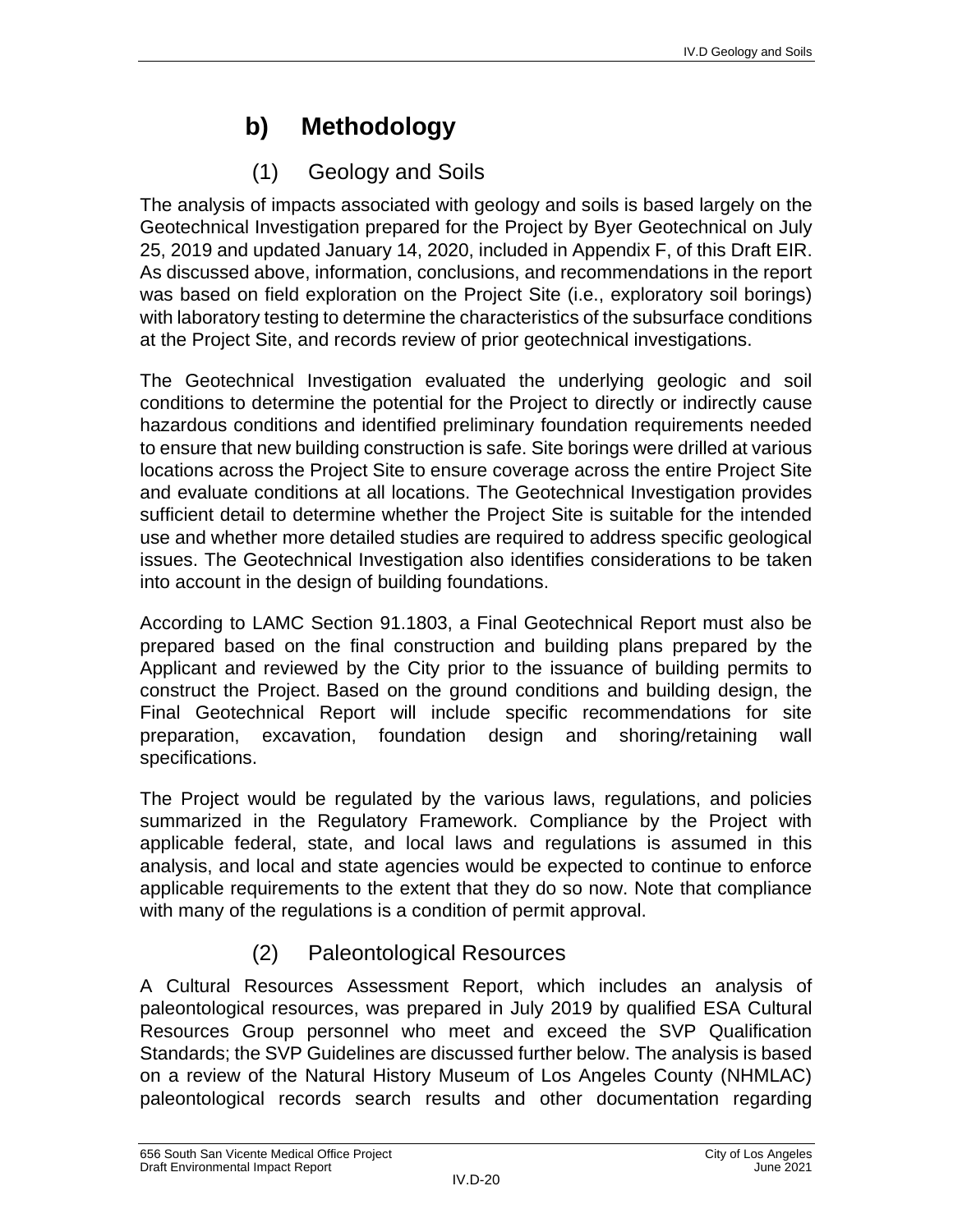disturbances to the Project Site and its subsurface geological conditions (e.g. the Geotechnical Investigation provided in Appendix F, of this Draft EIR). The objective of the record search through the NHMLAC was to determine the geological formations underlying the Project Site, whether any paleontological localities have previously been identified within the Project Site or in the same or similar formations near the Project Site, and the potential for excavations associated with the Project to encounter paleontological resources. These methods are consistent with the SVP guidelines for assessing the importance of paleontological resources in areas of potential environmental effect.

Although no known resources were identified within the Project Site from the NHMLAC search, this does not preclude the possibility of previously unknown buried paleontological resources within the Project Site that may be impacted during construction of the Project. The potential to encounter paleontological resources during construction at the Project Site was determined by reviewing the results of the records search, the depth of native versus fill soils, land use history, past disturbances, and the proposed excavation parameters for the Project.

The SVP has established standard guidelines, 32, 33 which outline professional protocols and practices for conducting paleontological resource assessments and surveys, monitoring and mitigation, data and fossil recovery, sampling procedures, and specimen preparation, identification, analysis, and curation. Most practicing professional vertebrate paleontologists adhere closely to the SVP's assessment, mitigation, and monitoring requirements pursuant to the standard guidelines. Most State regulatory agencies with paleontological resource-specific laws, ordinances, regulations, and standards likewise accept and use the professional standards set forth by the SVP.

As defined by the SVP, significant paleontological resources are: 34

*Fossils and fossiliferous deposits[,] here restricted to vertebrate fossils and their taphonomic and associated environmental indicators. This definition excludes invertebrate or paleobotanical fossils except when present within a given vertebrate assemblage. [However,] [c]ertain invertebrate and plant fossils may be defined as significant by a project paleontologist, local paleontologist, specialists, or special interest groups, or by lead agencies or local governments.*

 $\overline{\phantom{a}}$ 32 SVP, Assessment and Mitigation of Adverse Impacts to Nonrenewable Paleontologic Resources: Standard Guidelines, 1995.

<sup>33</sup> SVP, Standard Procedures for the Assessment and Mitigation of Adverse Impacts to Paleontological Resources, 2010.

<sup>34</sup> SVP, Assessment and Mitigation of Adverse Impacts to Nonrenewable Paleontologic Resources: Standard Guidelines, 1995.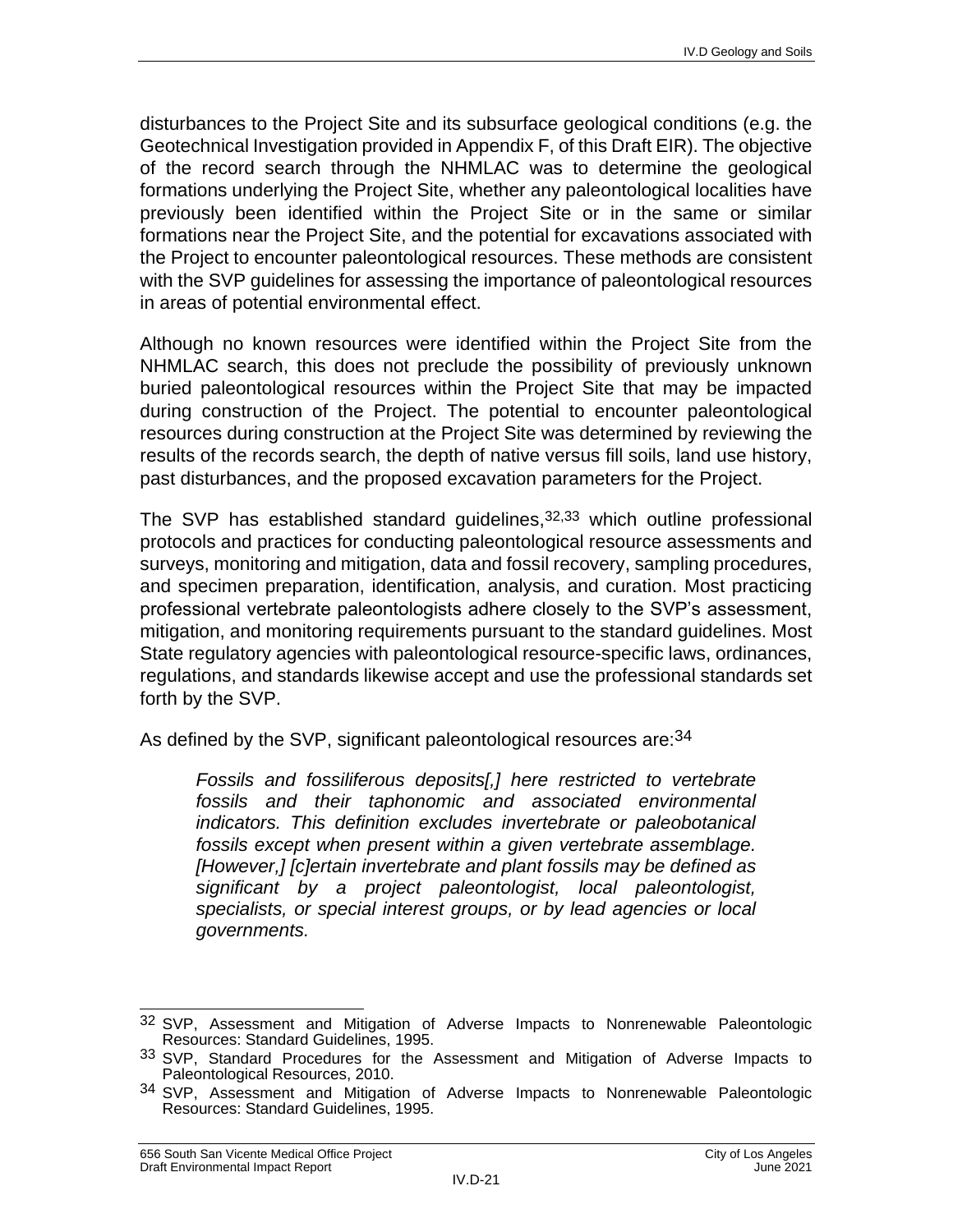As defined by the SVP, significant fossiliferous deposits are: 35

*A rock unit or formation which contains significant nonrenewable paleontologic resources, here defined as comprising one or more identifiable vertebrate fossils, large or small, and any associated invertebrate and plant fossils, traces, and other data that provide taphonomic, taxonomic, phylogenetic, ecologic, and stratigraphic information (ichnites and trace fossils generated by vertebrate animals, e.g., trackways, or nests and middens which provide datable material and climatic information). Paleontologic resources are considered to be older than recorded history and/or older than 5,000 years BP [before present].*

Based on the above-cited significance definitions, all identifiable vertebrate fossils have scientific value and are therefore considered scientifically significant. This position is maintained because vertebrate fossils are relatively uncommon, and only rarely will a fossil locality yield a large number of specimens of the same genus; thus, abundance of fossils is not a requirement for designating a given rock unit as a significant fossiliferous deposit. Therefore, every vertebrate fossil found has the potential to provide important new scientific information regarding the taxon it represents, its paleoenvironment, and/or its distribution. Furthermore, all geologic units that have previously yielded vertebrate fossils are considered to have high sensitivity for the presence of fossils in the future. Identifiable plant and invertebrate fossils are considered significant if found in association with vertebrate fossils or if defined as scientifically significant by project paleontologists, specialists, or local government agencies.

#### *(i) Paleontological Sensitivity*

Paleontological sensitivity is the potential for a geologic unit to produce scientifically significant fossils. This is determined by rock type, past history of the geologic unit in producing significant fossils, and fossil localities recorded from that unit; for this reason, paleontological sensitivity depends on the known fossil data collected from the entire geologic unit, not just a specific survey. The SVP36 defines four categories of paleontological sensitivity or, per the SVP guidelines, potential, for the presence of paleontological resources – high, low, undetermined, and no potential – as follows:

 **High Potential.** Rock units that have yielded vertebrate or significant invertebrate, plant, or trace fossils are considered to have a high potential for containing additional significant paleontological resources. Rocks units classified as having high potential for producing paleontological resources

 $\overline{\phantom{a}}$ <sup>35</sup> SVP, Assessment and Mitigation of Adverse Impacts to Nonrenewable Paleontologic Resources: Standard Guidelines, 1995.

<sup>36</sup> SVP, Standard Procedures for the Assessment and Mitigation of Adverse Impacts to Paleontological Resources, 2010.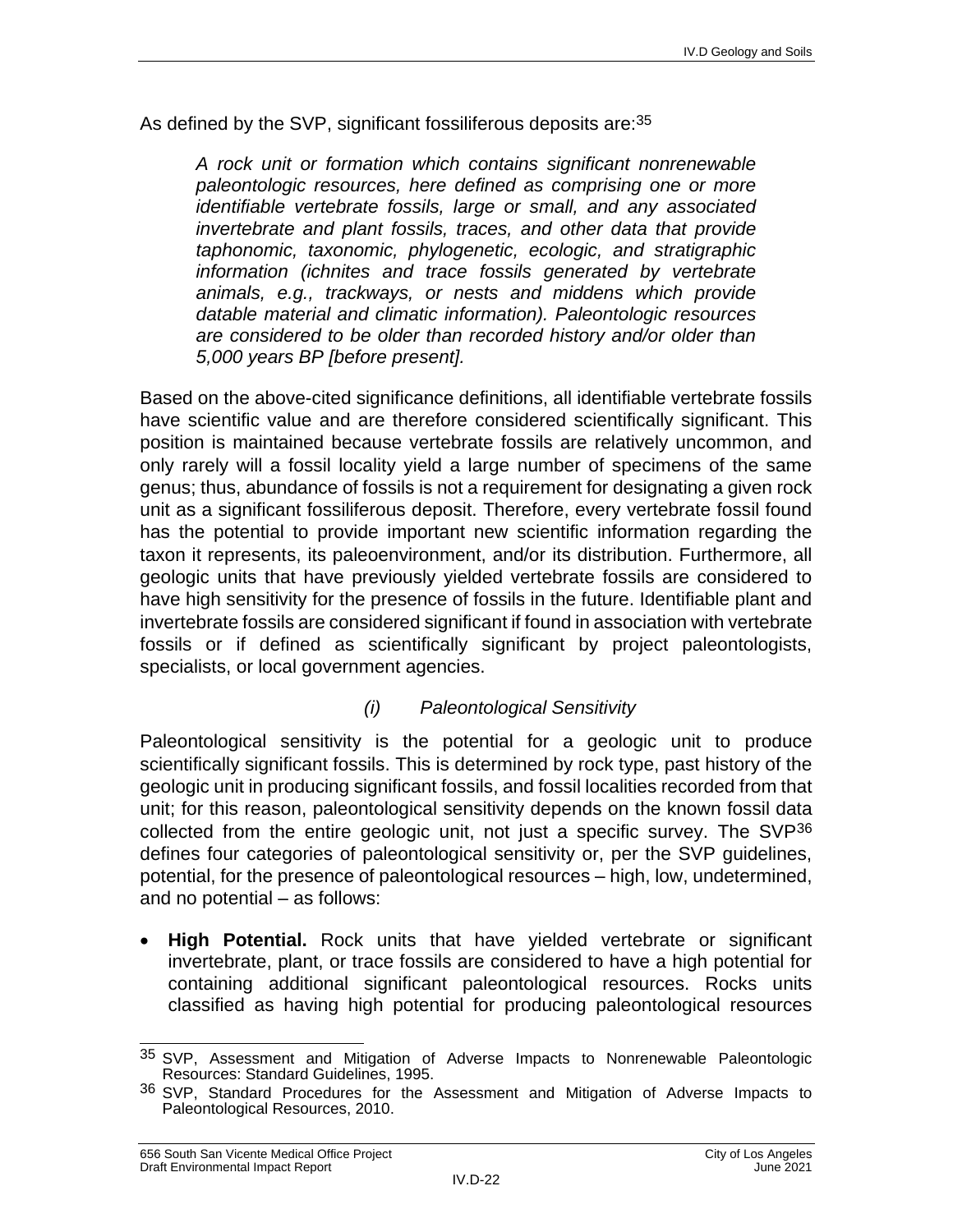include, but are not limited to, (1) sedimentary formations and some volcanoclastic formations (e. g., ashes or tephras [rock fragments and particles from volcanic eruptions]), (2) some low-grade metamorphic rocks which contain significant paleontological resources anywhere within their geographical extent, (3) and sedimentary rock units temporally or lithologically suitable for the preservation of fossils. The latter includes middle Holocene and older, finegrained fluvial sandstones, argillaceous (i.e., clay-bearing) and carbonate-rich paleosols (rock units representing former, now lithified, soils), cross-bedded point bar sandstones, fine-grained marine sandstones, etc.

- **Low Potential.** Some rock units have been concluded to contain low potential for yielding scientifically significant fossils, based on field survey findings reported reports in the paleontological literature by qualified professional paleontologists. These conclusions may be based on the fact that certain rock units are poorly represented by fossil specimens in institutional collections, leading to the determination that they are not generally fossil-bearing, or on general scientific consensus that a given rock unit only preserves fossils in rare circumstances and their presence of fossils is an exception in such units, not the rule, as in basalt flows or colluvium deposited during Holocene time. Rock units with low potential typically do not require impact mitigation measures to protect fossils.
- **Undetermined Potential.** Rock units for which little information is available concerning their paleontological content, geologic age, and depositional environment are considered to have undetermined potential. Further study is necessary to determine if these rock units have high or low potential to contain significant paleontological resources. A field survey by a qualified professional paleontologist to specifically determine the paleontological resource potential of these rock units is required before development of a paleontological resource impact mitigation program. In cases where no subsurface data are available, strategically located excavations into subsurface stratigraphy can determine paleontological potential.
- **No Potential.** Some rock units have no potential to contain significant paleontological resources. An example is high-grade metamorphic rocks, which have typically been distorted or recrystallized through intense processes of heat or other stresses (e.g., gneisses and schists). Likewise, plutonic igneous rocks such as granite are considered to have no potential to yield fossils, as they are formed from (liquid) magma that has dissolved the original rock matrix including any fossils it may once have contained. Rock units with no potential to yield fossils require no protections; no impacts are anticipated on such units and no mitigation is not required.

For geologic units with high potential, full-time monitoring is appropriate during any project-related ground disturbance because of the risk to paleontological resources. For geologic units with low potential, protection or salvage efforts is not generally required because of the low risk of encountering paleontological resources. For geologic units with undetermined potential, accepted professional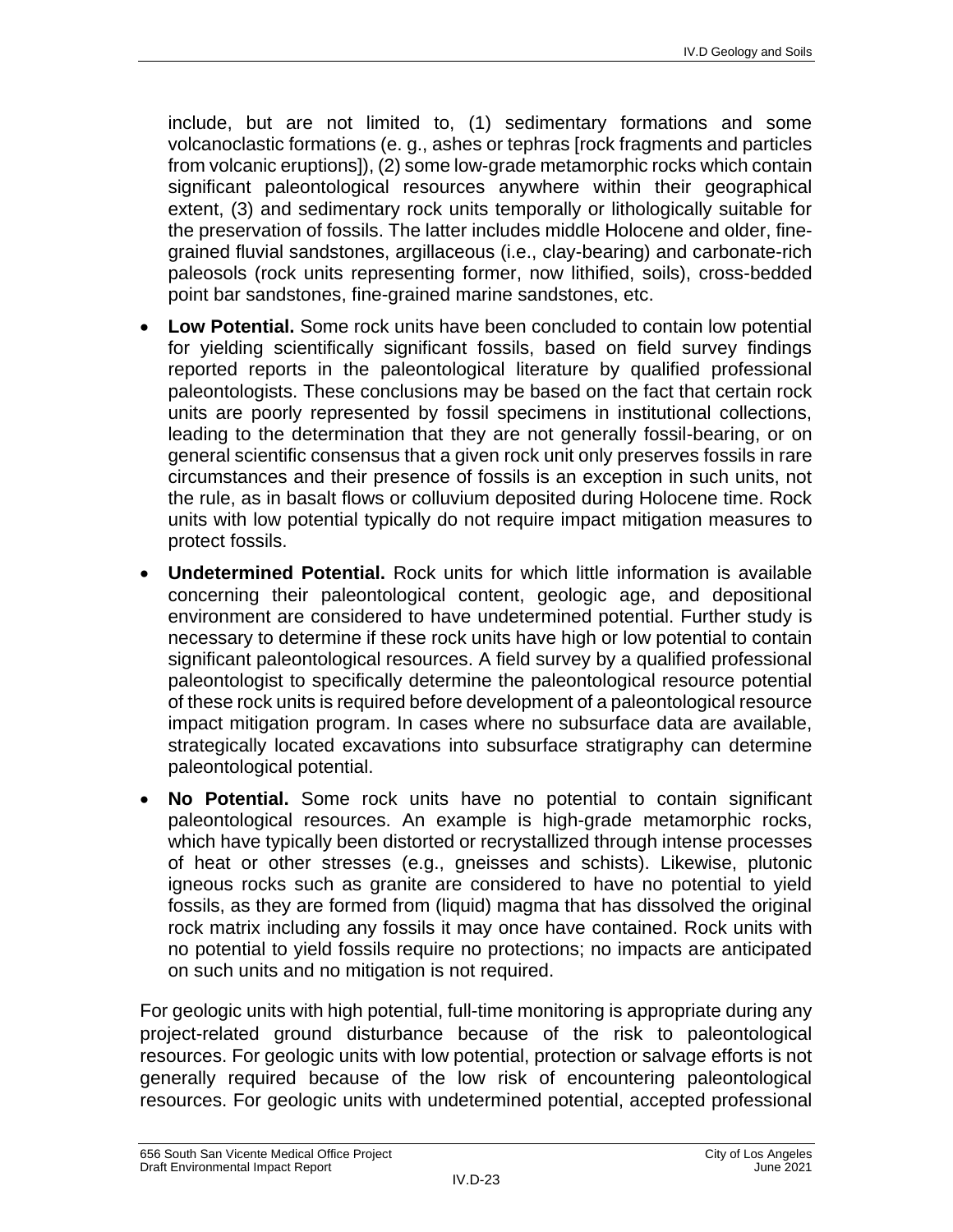practice recommends field surveys conducted by a qualified vertebrate paleontologist to determine the paleontologic potential of the rock units present in the study area, which in turn prescribes how mitigation measures should be assigned.

# **c) Project Design Features**

No specific project design features are proposed with regard to geology, soils, seismicity, or paleontological resources.

# **d) Analysis of Project Impacts**

#### *Threshold (a): Would the Project directly or indirectly cause potential substantial adverse effects, including the risk of loss, injury, or death involving:*

*i. Rupture of a known earthquake fault, as delineated on the most recent Alquist-Priolo Earthquake Fault Zoning Map issued by the State Geologist for the area or based on other substantial evidence of a known fault? Refer to Division of Mines and Geology Special Publication 42.*

As discussed in **Section VI,** *Other CEQA Considerations*, and in the Initial Study (Appendix A) of this Draft EIR, there is no active faulting beneath the Project Site or extending toward the Project Site. The nearest active fault to the Project Site is approximately 0.9 miles away. As there is no active faulting beneath the Project Site, development of the Project would not directly or indirectly exacerbate existing environmental conditions, causing substantial adverse effects, including risk of loss, injury, or death involving fault rupture. **Therefore, impacts with respect to Threshold (a)i would be less than significant and no further analysis is required.**

#### *Threshold (a): Would the Project directly or indirectly cause potential substantial adverse effects, including the risk of loss, injury, or death involving:*

## *ii. Strong seismic ground shaking?*

As discussed in **Section VI,** *Other CEQA Considerations*, and in the Initial Study (Appendix A) of this Draft EIR, compliance with applicable regulatory requirements (i.e., the Los Angeles Building Code and the CBC) and incorporation of the recommendations provided in the Final Geotechnical Investigation would reduce the potential for significant damage to structures resulting from strong seismic ground shaking and the exposure of people or structures to potential substantial adverse effects, including the risk of loss, injury or death, to the maximum extent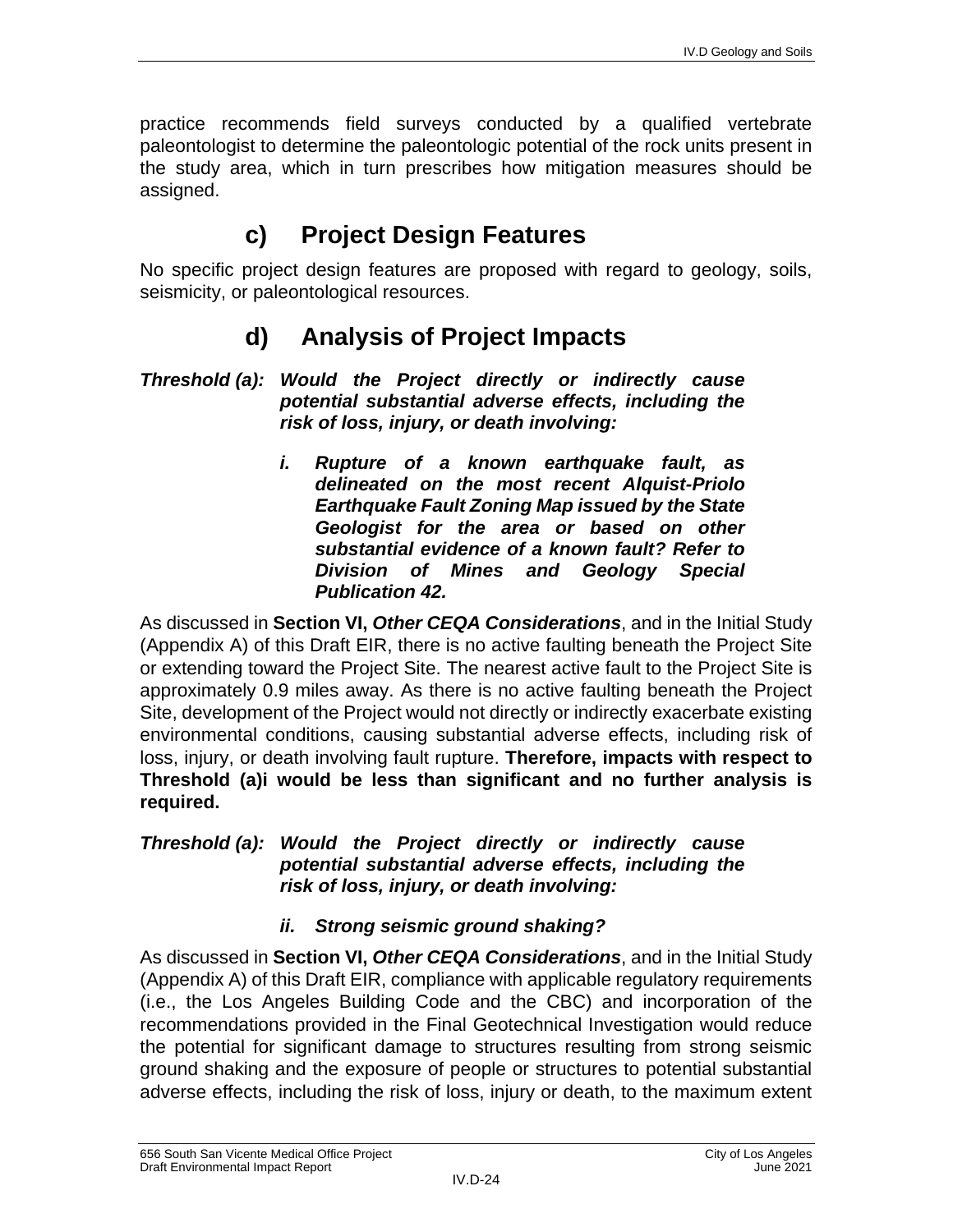practical. As such, development of the Project would not directly or indirectly exacerbate existing environmental conditions to cause substantial adverse effects, including risk of loss, injury, or death involving strong seismic ground shaking hazards. **Therefore, impacts with respect to Threshold (a)ii would be less than significant and no further analysis is required.**

#### *Threshold (a): Would the Project directly or indirectly cause potential substantial adverse effects, including the risk of loss, injury, or death involving:*

#### *iii. Seismic-related ground failure, including liquefaction?*

(1) Impact Analysis

As discussed above, according to the State of California Seismic Hazard Zones Map of the Hollywood Quadrangle, the Project Site is located within a State of California seismic hazard liquefaction zone. However, the City's ZIMAS website indicates that the Project Site is not subject to liquefaction hazards.

According to the Geotechnical Investigation, site-specific liquefaction analysis indicates that the Project Site is mostly underlain by dense/stiff older alluvial soils that are not considered susceptible to liquefaction or lateral spreading. However, a 2.5-foot layer encountered at 27.5 feet is considered potentially susceptible (based on LADBS Criteria 1) and a 2.5-foot layer encountered at depths of 20 and 27.5 feet is considered to be potentially susceptible to liquefaction (based on LADBS Criteria 2).<sup>37,38</sup>

Application of appropriate engineering controls and compliance with applicable code and regulatory requirements for planned excavation and construction activities on site as well as foundation design would preclude adverse effects related to liquefaction at the Project Site and protect surrounding developments. While complete avoidance of any damage may not be feasible, incorporation of seismic design measures in accordance with current building requirements would reduce potential impacts related to liquefaction to less than significant levels. The Geotechnical Investigation, which would comply with City standards, would require a deepened foundation system that consists of drilled friction piles, or equivalent foundation system. The deepened foundation system would be embedded a minimum of 10 feet into the bedrock, which is located 30 feet below ground surface, in accordance with the City's building code requirements. Under this design of the deepened foundation system, the friction piles would extend through the potentially liquefiable soil layers and, as such, would not subject the proposed building to

 $\overline{\phantom{a}}$  $37$  In guidance provided by the Los Angeles Department of Building and Safety (LADBS), LADBS includes two different criteria that may be used to analyzed liquefaction potential.

<sup>38</sup> Byer Geotechnical, Inc., Geologic and Soils Engineering Exploration, July 25, 2019, updated January 14, 2020. Provided in Appendix F of this Draft EIR.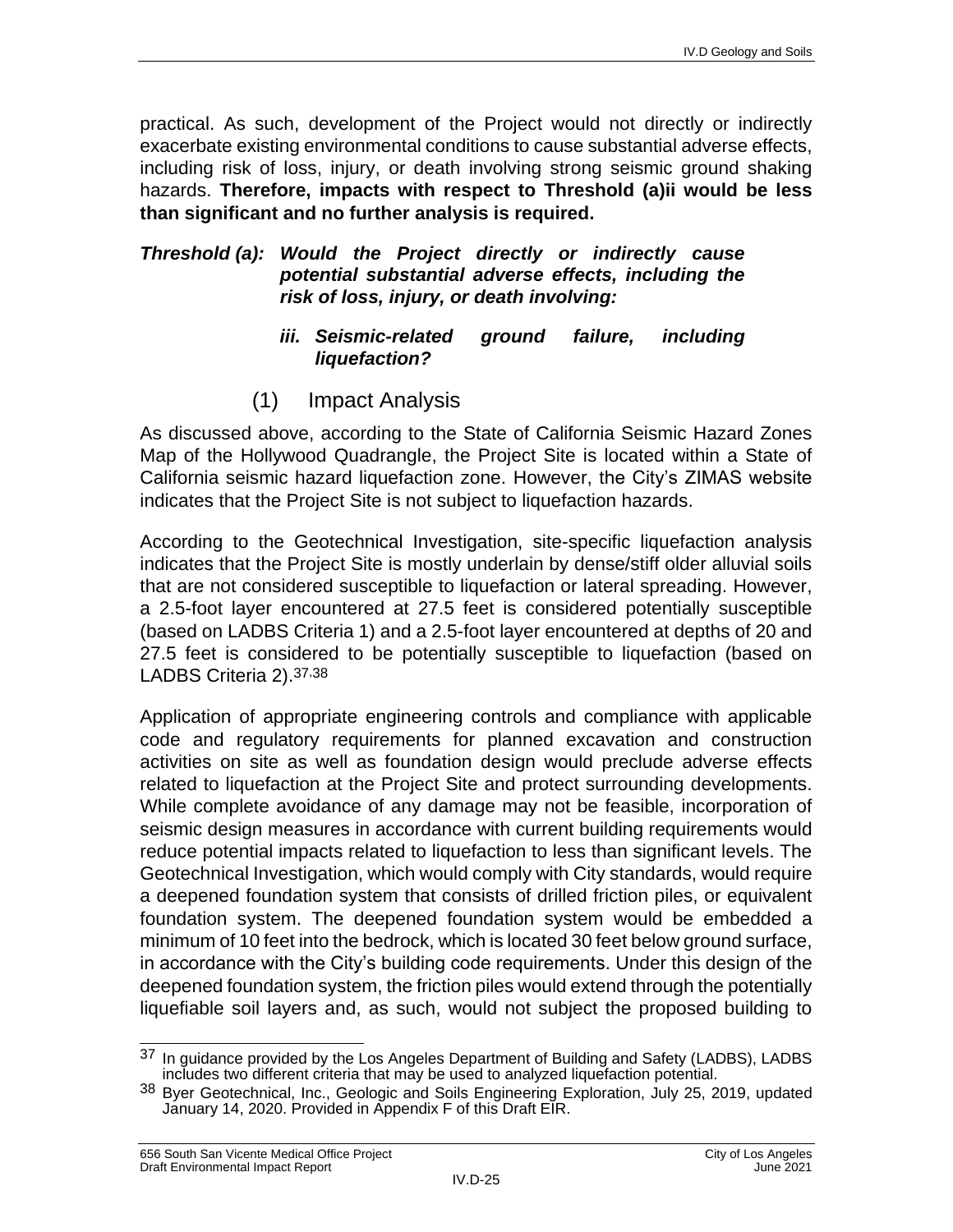liquefaction. In addition, pursuant to LAMC Section 91.7006, the Project would be required to provide a final, site-specific geotechnical report that would include the preliminary recommendations for the Geotechnical Report as well as the final recommendations from the report that would be enforced by the Los Angeles Department of Building and Safety.

**Based on the above, development of the Project would not directly or indirectly exacerbate existing environmental conditions to cause potential substantial adverse effects, including risk of loss, injury, or death involving seismic-related ground failure hazards, including liquefaction and as such, the impact relative to seismic-related ground failure would be less than significant.**

## (2) Mitigation Measures

Impacts regarding seismic-related ground failure, including liquefaction would be less than significant. Therefore, no mitigation measures are required.

## (3) Level of Significance After Mitigation

Impacts regarding seismic-related ground failure, including liquefaction, would be less than significant without mitigation. Therefore, no mitigation measures are required or included, and the impact level remains less than significant.

#### *Threshold (a): Would the Project directly or indirectly cause potential substantial adverse effects, including the risk of loss, injury, or death involving:*

### *iv. Landslides*

As discussed in **Section VI,** *Other CEQA Considerations*, and in the Initial Study (Appendix A) of this Draft EIR, due to the relatively flat nature of the Project Site (less than twenty-five feet of overall elevation change) and the fact that the Project Site is not located within a designated landslide area, the Project would not directly or indirectly exacerbate existing environmental conditions to cause potential substantial adverse effects, including the risk of loss, injury, or death involving landslides. **Therefore, no impacts would occur with respect to Threshold (a)iv, and no further analysis is required.**

#### *Threshold (b): Would the Project result in substantial soil erosion or the loss of topsoil?*

As discussed in **Section VI,** *Other CEQA Considerations*, and in the Initial Study (Appendix A) of this Draft EIR, the Project would be subject to existing regulations associated with the protection of water quality. Construction activities would be conducted in accordance with applicable City standard erosion control practices required pursuant to the CBC and the requirements of the National Pollutant Discharge Elimination System (NPDES) Construction General Permit issued by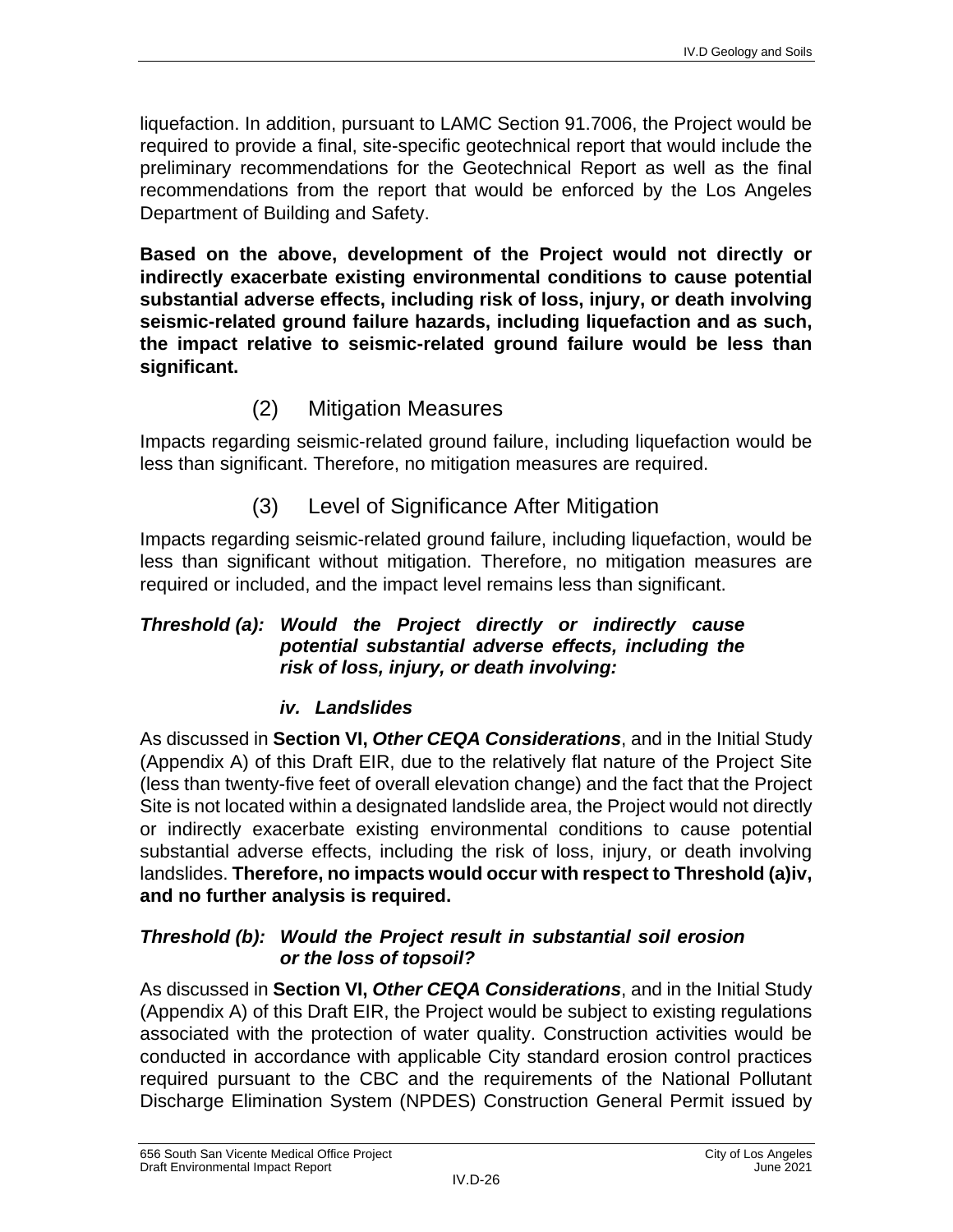the Los Angeles Regional Water Quality Control Board (LARWQCB), as applicable. Once constructed, disturbed areas would be protected by coverings such as structures, pavement, concrete, or vegetation, such that the potential for subsequent erosion is very low. **Therefore, impacts with respect to Threshold (b) would be less than significant and no further analysis is required.**

#### *Threshold (c): Would the Project be located on a geologic unit or soil that is unstable, or that would become unstable as a result of the Project, and potentially result in onor off-site landslide, lateral spreading, subsidence, liquefaction, or collapse?*

(1) Impact Analysis

As discussed above in Threshold (a), the Project Site's susceptibility to liquefaction would be addressed through compliance with building code requirements. According to the Geotechnical Investigation, the potential for lateral spreading is considered to be very low. The amount of dynamic settlement (subsidence) was estimated for the Project Site and would require that the site preparations and foundation design reduce the potential for settlement in accordance with current building code requirements. As noted above, the Project Site is relatively flat and not susceptible to landslides. Nonetheless, it is accepted that Project excavation would cause disturbance of existing soils and with code compliance, would not contribute to potential localized raveling or caving of excavated areas (e.g. the excavated side walls loosing stability). All required excavations would be sloped and properly shored in accordance with the applicable provisions of the CBC incorporated into the City's Building Code to minimize the potential for site stability hazards during temporary excavation activities. Per City Building Code requirements, prior to issuance of a grading permit, a qualified geotechnical engineer must prepare and submit to the LADBS a Final Geotechnical Report that includes site-specific design recommendations for seismic safety and design requirements for foundations, retaining walls/shoring and excavation to meet applicable State and City code, and regulatory requirements. As with the Geotechnical Investigation, the Final Geotechnical Report would recommend a shoring system of waterproofed restrained/braced retaining walls with subdrains or weepholes, and other suitable excavation engineering techniques.

Once constructed, all surfaces would be covered by pavement, landscaping, or buildings and would therefore not expose soils.

**Based on the above, development of the Project would not cause or accelerate geological hazards related to soils that would become unstable as a result of the Project, and potentially result in on- or off-site landslide, lateral spreading, subsidence, liquefaction, or collapse. Therefore, impacts would be less than significant.**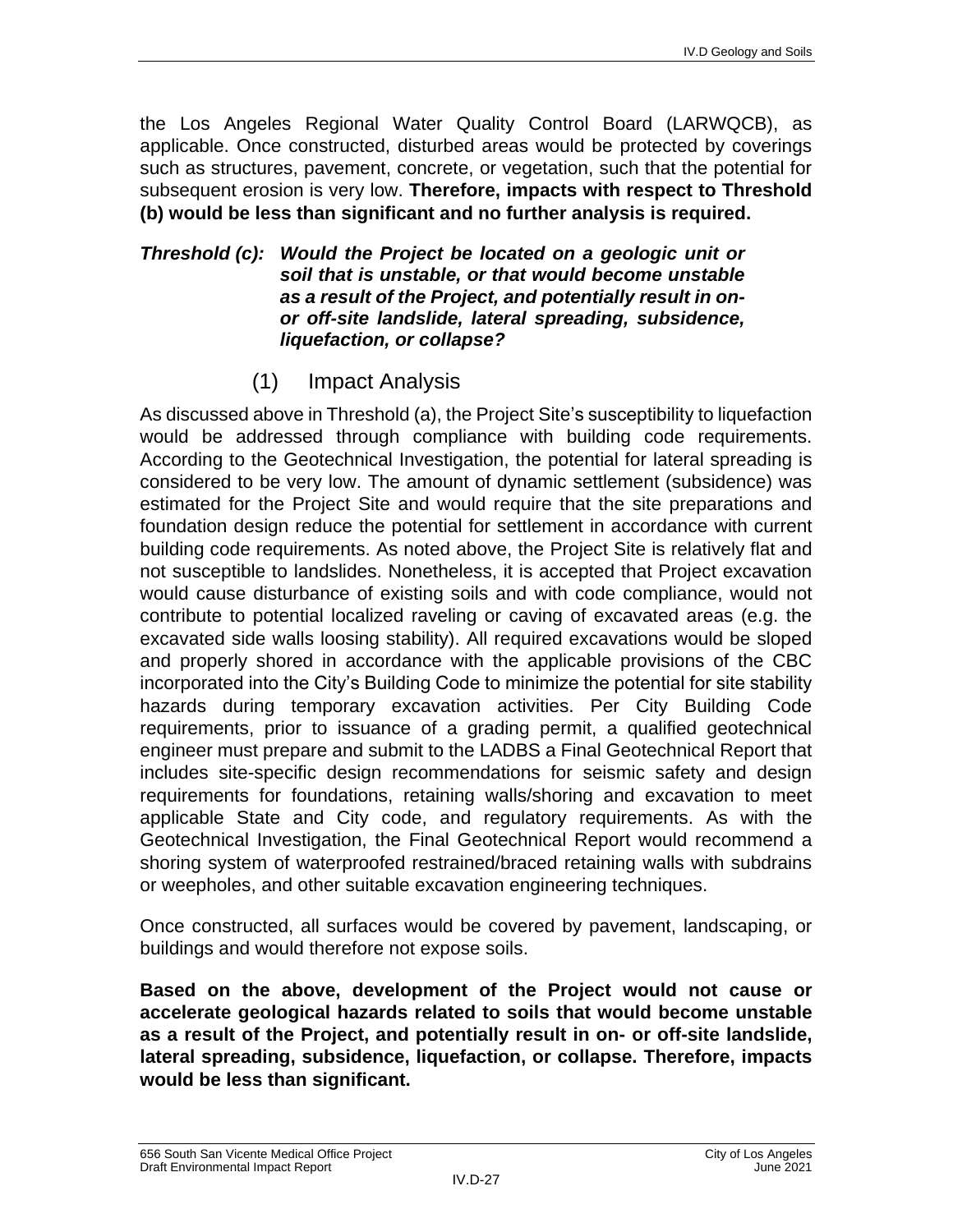## (2) Mitigation Measures

Impacts regarding unstable soils during Project construction and operation would be less than significant. Therefore, no mitigation measures are required.

## (3) Level of Significance After Mitigation

Impacts regarding unstable soils during Project construction and operation would be less than significant without mitigation. Therefore, no mitigation measures are required or included, and the impact level remains less than significant.

#### *Threshold (d): Would the Project be located on expansive soil creating substantial risks to life or property?*

# (1) Impact Analysis

As discussed above, geotechnical testing of the soils at the Project Site indicates that the near surface soils have a moderate potential for expansion. However, expansive soil hazards would be further evaluated for the Project Site as part of the LADBS approved Final Geotechnical Report that would include site-specific design recommendations for addressing expansive soils, as needed. Further, compliance with standard construction and engineering practices (i.e., on-site excavation requiring suitable engineered stabilization in accordance with the CBC and proper engineering erosion control and proper engineering drainage design), addressing expansive soils and building code regulations pertinent to foundation stability would ensure that expansive soils are removed, as necessary.

Once constructed, all surfaces would be covered by pavement, landscaping, or buildings, and all shallow soils that may have been susceptible to expansion would have been removed.

**Based on the above, development of the Project would not exacerbate expansive soils conditions such that substantial direct or indirect risks to life or property would be created. Therefore, impacts regarding expansive soils would be less than significant.**

## (2) Mitigation Measures

Impacts regarding expansive soils would be less than significant. Therefore, no mitigation measures are required.

# (3) Level of Significance After Mitigation

Impacts regarding expansive soils would be less than significant without mitigation. Therefore, no mitigation measures were required or included, and the impact level remains less than significant.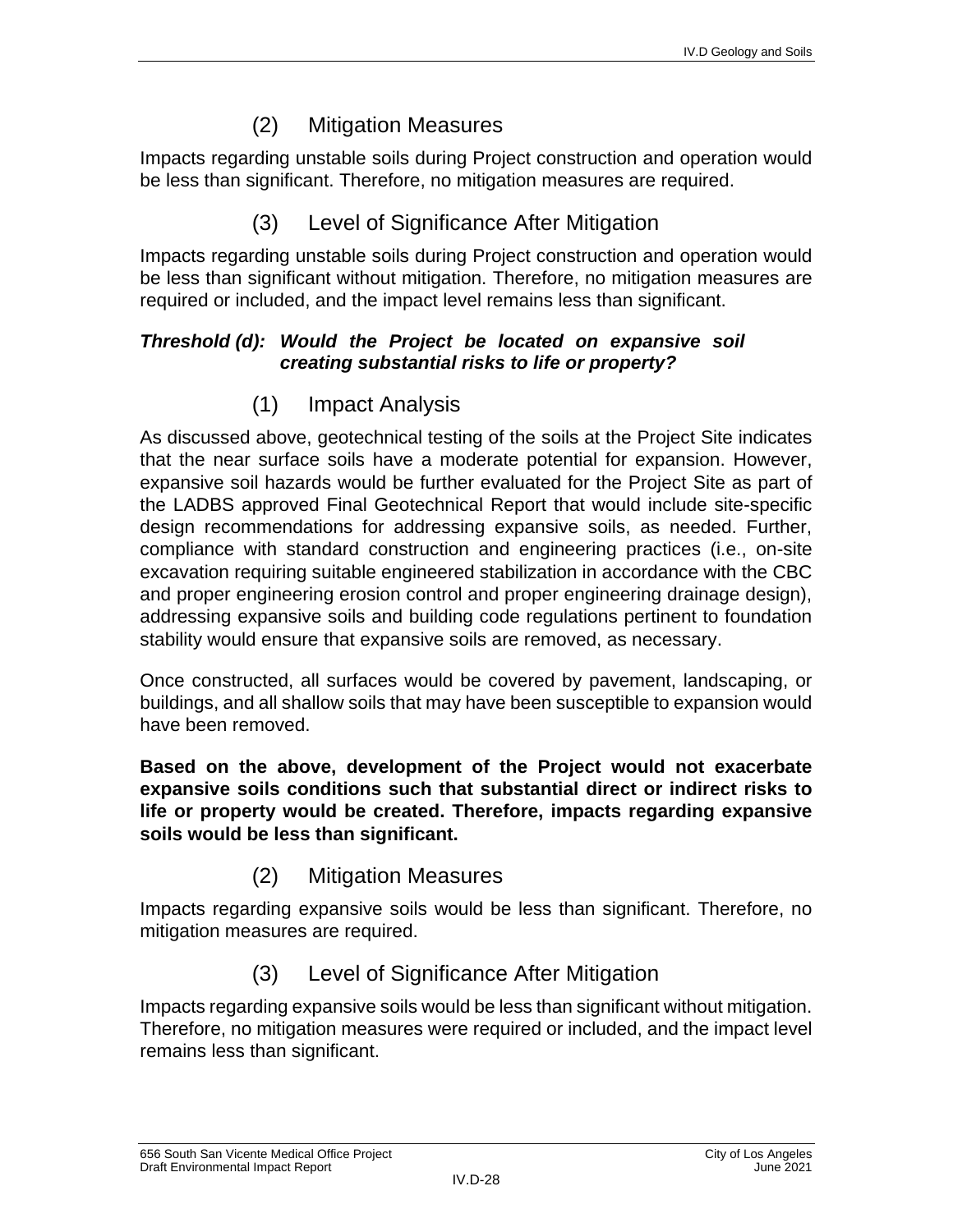#### *Threshold (e): Would the Project have soils incapable of adequately supporting the use of septic tanks or alternative waste water disposal systems where sewers are not available for the disposal of wastewater?*

As discussed in **Section VI,** *Other CEQA Considerations*, and in the Initial Study (Appendix A) of this Draft EIR, the Project would not use septic tanks or alternative waste water disposal systems. The Project would connect to the existing sewer system. **Therefore, no impact would occur with respect to Threshold (e) and no further analysis is required.**

#### *Threshold (f): Would the Project directly or indirectly destroy a unique paleontological resource or site or unique geologic feature?*

(1) Impact Analysis

Given the Project is located in a developed urban area, there are no unique geologic features and unique geologic features are not discussed further. Analysis regarding the potential for unique paleontological resources are discussed further below.

Background research was conducted and a detailed analysis prepared, which are presented in the Cultural Resources Assessment Report (refer to Appendix D, of this Draft EIR). Although the records search resulted in no known localities within the Project Site, two fossil localities from older Quaternary deposits (LACM 7669 and 7670) are located within very close proximity to the Project Site and have yielded fossil specimens of ground sloth, elephantoid, and bison at unspecified depths. Additionally, other fossil localities (LACM 1238, 3176, 3329, 7671 and 7672) located approximately 0.30 to 0.65 miles from the Project Site have also produced fossils specimens of mastodon, deer, elephantoid and horse at unspecified depths and depths from 13 to 30 feet below surface. Construction activities for the Project would include excavation of 30 feet below ground surface to the bedrock and 10 additional feet into the bedrock. **As a result, Project construction would have the potential to directly or indirectly destroy a unique paleontological resource not identified in the analysis conducted for the Project Site and, as such, could result in a potentially significant impact and mitigation measures are required.**

**As it relates to Project operation, no impacts would occur as there would be no continuous groundbreaking and excavation activities during Project operation.**

# (2) Mitigation Measures

The following mitigation measures are proposed to address the potential significant impacts on paleontological resources that could occur during Project construction: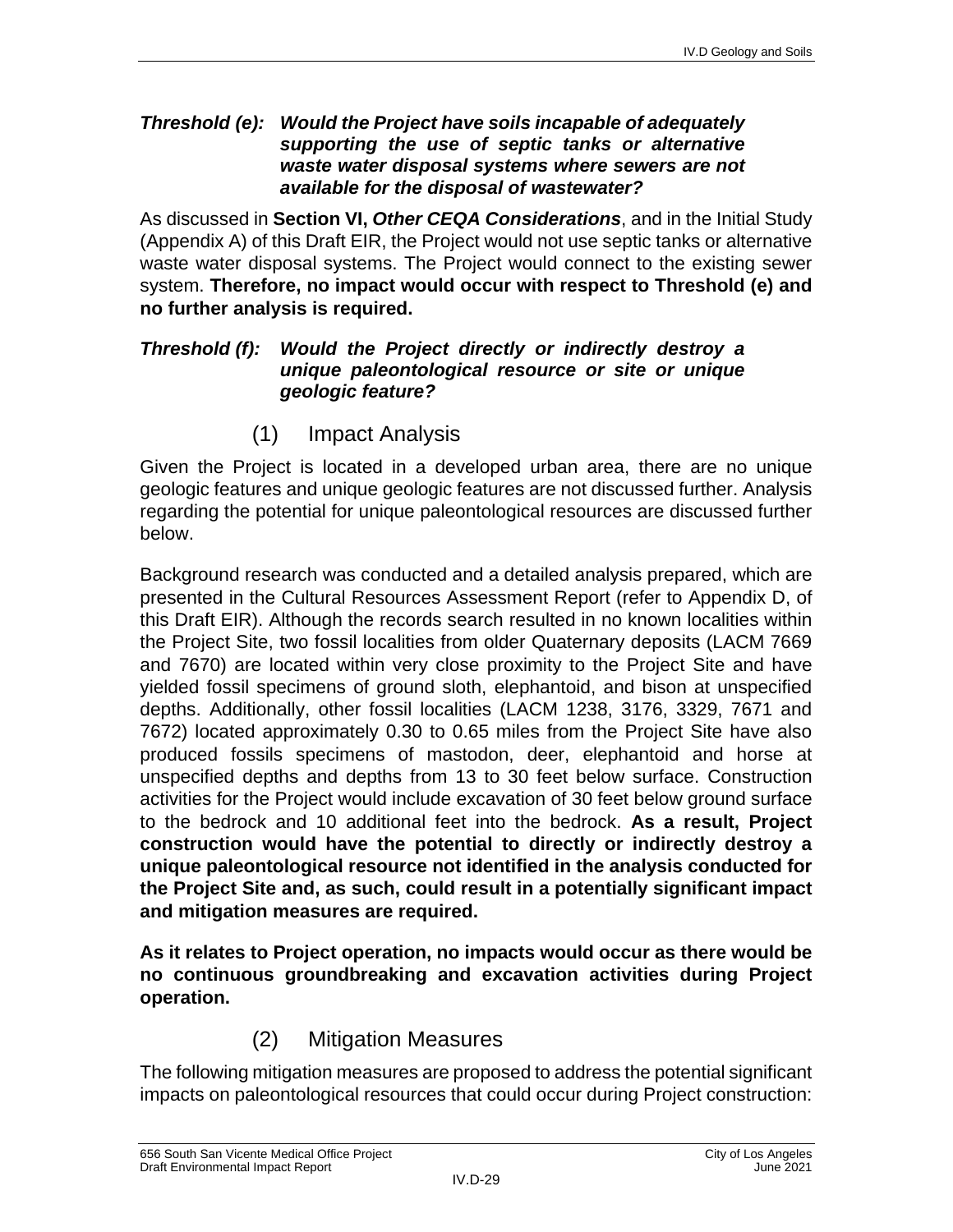- **GEO-MM-1:** A qualified paleontologist meeting the Society of Vertebrate Paleontology (SVP) Standards<sup>39</sup> (Qualified Paleontologist) shall be retained prior to the approval of grading permits. The Qualified Paleontologist shall provide technical and compliance oversight of all work as it relates to paleontological resources, shall attend the Project kick-off meeting and Project progress meetings on a regular basis, and shall report to the Project Site in the event potential paleontological resources are encountered.
- **GEO-MM-2:** The Qualified Paleontologist shall conduct construction worker paleontological resources sensitivity training at the Project kick-off meeting prior to the start of ground disturbing activities (including vegetation removal, pavement removal, etc.). In the event construction crews are phased, additional training shall be conducted for new construction personnel. The training session shall focus on the recognition of the types of paleontological resources that could be encountered within the Project Site and the procedures to be followed if they are found. Documentation shall be retained by the Qualified Paleontologist demonstrating that the appropriate construction personnel attended the training.
- **GEO-MM-3:** Paleontological resources monitoring shall be performed by a qualified paleontological monitor (meeting the standards of the SVP 2010) under the direction of the Qualified Paleontologist. Paleontological resources monitoring shall be conducted for all ground disturbing activities in previously undisturbed sediments which have high sensitivity for encountering paleontological resources. Depending on the conditions encountered, full-time monitoring can be reduced to part-time inspections or ceased entirely if determined adequate by the Qualified Paleontologist. The Qualified Paleontologist shall spot check the excavation on an intermittent basis and recommend whether the depth of required monitoring needs to be revised based on his/her observations. Monitors shall have the authority to temporarily halt or divert work away from exposed fossils or potential fossils. Monitors shall prepare daily logs detailing the types of activities and soils observed and any discoveries.

If construction or other Project personnel discover any potential fossils during construction, regardless of the depth of work or location, work at the discovery location shall cease in a 50-foot radius of the discovery until the Qualified Paleontologist has assessed the discovery, conferred with the City, and made recommendations as to the appropriate treatment. Any significant fossils collected during Project-related excavations shall be prepared to the point of identification and curated into an accredited repository with retrievable storage, such as the Natural History Museum of Los Angeles County. The Qualified Paleontologist shall prepare a final monitoring and mitigation report for submittal to the City in order to document the results of the monitoring effort

 $\overline{\phantom{a}}$ 39 SVP, Standard Procedures for the Assessment and Mitigation of Adverse Impacts to Paleontological Resources, 2010.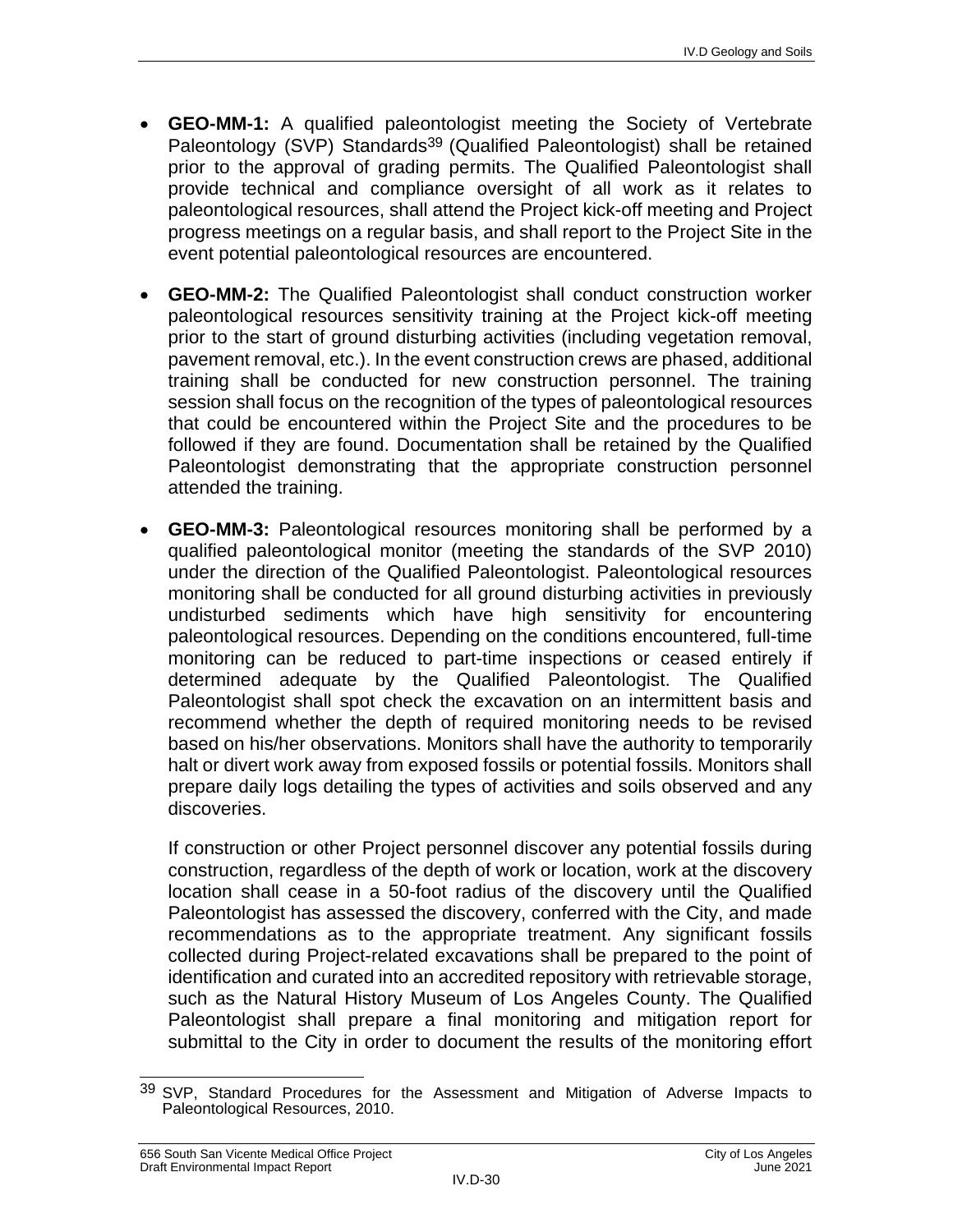and any discoveries. If there are significant discoveries, fossil locality information and final disposition shall be included with the final report, which shall be submitted to the appropriate repository and the City.

(3) Level of Significance After Mitigation

Implementation of Mitigation Measures GEO-MM-1 through GEO-MM-3 would require retention of a qualified paleontologist meeting the SVP Standards in order to provide technical and compliance oversight, construction worker paleontological resources sensitivity training, and paleontological resources monitoring. Impacts related to paleontological resources during Project construction would be reduced to less than significant with implementation of the above mitigation measures. The Project would have no impacts to paleontological resources during operation as there would be no continuous groundbreaking and excavation activities during Project operation.

# **e) Cumulative Impacts**

(1) Impact Analysis

Due to the site-specific nature of geological conditions (i.e., soils, geological features, subsurface features, seismic features, etc.), geology and paleontological impacts are typically assessed on a project-by-project basis rather than on a cumulative basis. Nonetheless, cumulative growth through 2027 (buildout year), inclusive of the four related projects identified in **Chapter III,** *Environmental*  **Setting**, of this Draft EIR, could potentially result in impacts on geology and paleontological resources. However, as with the Project, related projects would be subject to established guidelines and regulations pertaining to building design and seismic safety, including those set forth in the CBC and the Los Angeles Building Code. **Therefore, considering the proposed land uses of the Project and related projects, as well as the existing regulatory requirements and regulations that would apply to all development, the Project's contribution to cumulative impacts would not be cumulatively considerable. As such, cumulative impacts regarding geology and soils would be less than significant.**

With regard to paleontological resources, projects within the cumulative study area for the Project include those related projects that require excavation on parcels that have been disturbed or are already developed, or would have the potential to disturb geological units that are sensitive for paleontological resources, such as Related Project No. 4, Metro Purple Line Extension. Generally, projects with the potential for substantial excavation would be subject to environmental review under CEQA. If the potential for significant impacts on paleontological resources were identified given the site characteristics and development program of the related projects, mitigation measures, similar to the ones proposed under the Project (refer to Mitigation Measures GEO-MM-1 through GEO-MM-3), would be